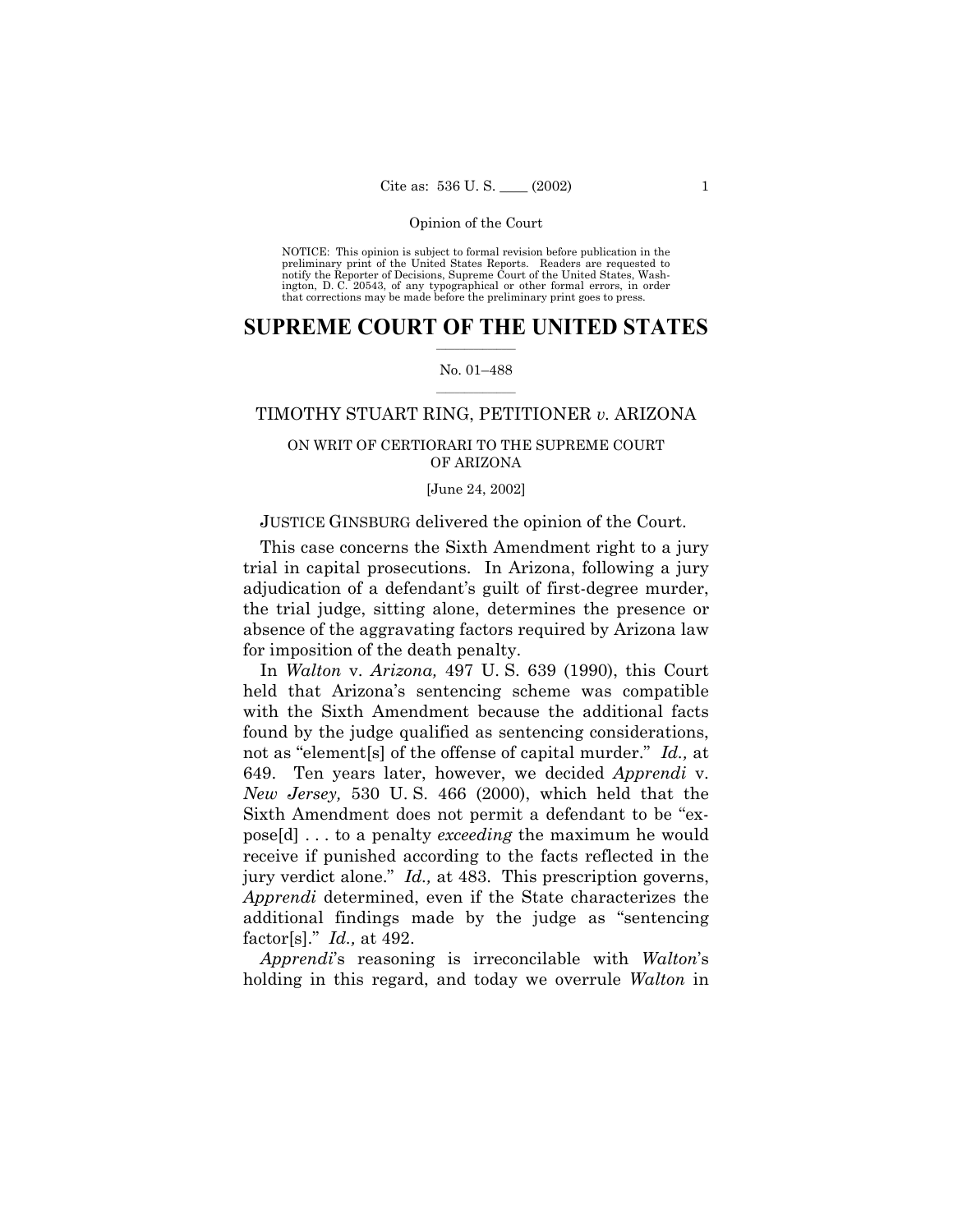relevant part. Capital defendants, no less than noncapital defendants, we conclude, are entitled to a jury determination of any fact on which the legislature conditions an increase in their maximum punishment.

I

At the trial of petitioner Timothy Ring for murder, armed robbery, and related charges, the prosecutor presented evidence sufficient to permit the jury to find the facts here recounted. On November 28, 1994, a Wells Fargo armored van pulled up to the Dillard's department store at Arrowhead Mall in Glendale, Arizona. Tr. 57, 60– 61 (Nov. 14, 1996). Courier Dave Moss left the van to pick up money inside the store. *Id.*, at 61, 73–74. When he returned, the van, and its driver, John Magoch, were gone. *Id.*, at 61–62.

Later that day, Maricopa County Sheriff's Deputies found the van—its doors locked and its engine running in the parking lot of a church in Sun City, Arizona. *Id.*, at  $99-100$  (Nov. 13, 1996). Inside the vehicle they found Magoch, dead from a single gunshot to the head. *Id.*, at 101. According to Wells Fargo records, more than \$562,000 in cash and \$271,000 in checks were missing from the van. *Id.,* at 10 (Nov. 18, 1996).

Prompted by an informant's tip, Glendale police sought to determine whether Ring and his friend James Greenham were involved in the robbery. The police investigation revealed that the two had made several expensive cash purchases in December 1994 and early 1995. *E.g.*, *id.*, at  $153-156$  (Nov. 14, 1996); *id.*, at 90–94 (Nov. 21, 1996). Wiretaps were then placed on the telephones of Ring, Greenham, and a third suspect, William Ferguson. *Id.*, at 19–21 (Nov. 18, 1996).

In one recorded phone conversation, Ring told Ferguson that Ring might "cu<sup>[t]</sup> off" Greenham because "[h]e's too much of a risk": Greenham had indiscreetly flaunted a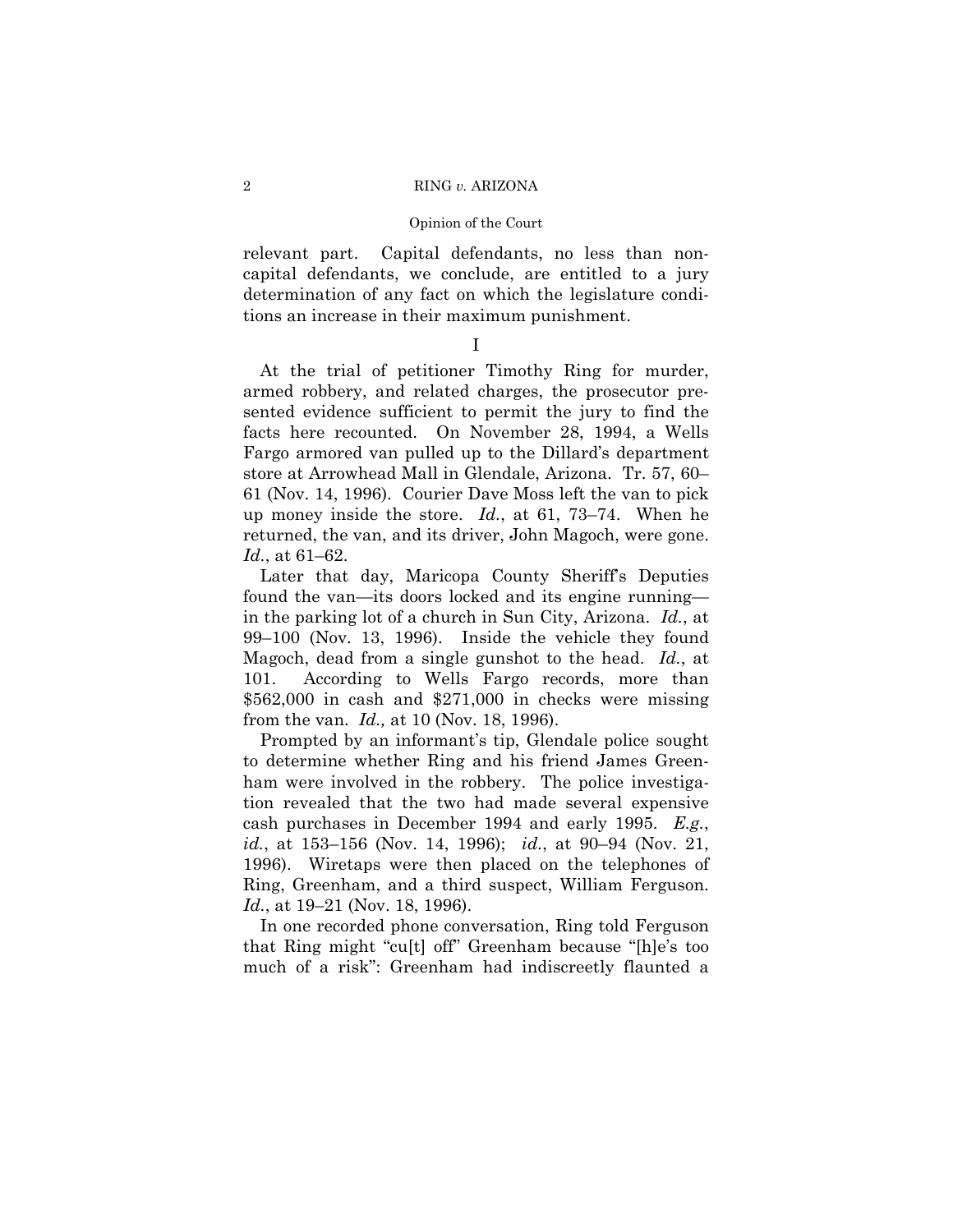new truck in front of his ex-wife. State's Exh. 49A, pp. 11– 12. Ring said he could cut off his associate because he held "both [Greenham's] and mine." *Id.*, at 11. The police engineered a local news broadcast about the robbery investigation; they included in the account several intentional inaccuracies. Tr. 3-5,  $13-14$  (Nov. 19, 1996). On hearing the broadcast report, Ring left a message on Greenham's answering machine to "remind me to talk to" you tomorrow and tell you about what was on the news tonight. Very important, and also fairly good." State's Exh. 55A, p. 2.

After a detective left a note on Greenhamís door asking him to call, Tr.  $115-118$  (Nov. 18, 1996), Ring told Ferguson that he was puzzled by the attention the police trained on Greenham. "[H]is house is clean," Ring said; "[m]ine, on the other hand, contains a very large bag." Stateís Exh. 70A, p. 7.

On February 14, 1995, police furnished a staged reenactment of the robbery to the local news, and again included deliberate inaccuracies. Tr. 5 (Nov. 19, 1996). Ferguson told Ring that he "laughed" when he saw the broadcast, and Ring called it "humorous." State's Exh. 80A, p. 3. Ferguson said he was "not real worried at all now"; Ring, however, said he was "slightly concern[ed]" about the possibility that the police might eventually ask for hair samples.  $Id.$ , at 3–4.

Two days later, the police executed a search warrant at Ringís house, discovering a duffel bag in his garage containing more than  $$271,000$  in cash. Tr. 107–108, 111, 125 (Nov. 20, 1996). They also found a note with the number "575,995" on it, followed by the word "splits" and the letters "F," "Y," and "T."  $Id.$ , at 127–130. The prosecution asserted that "F" was Ferguson, "Y" was "Yoda" (Greenham's nickname), and "T" was Timothy Ring. *Id.*, at 42 (Dec. 5, 1996).

Testifying in his own defense, Ring said the money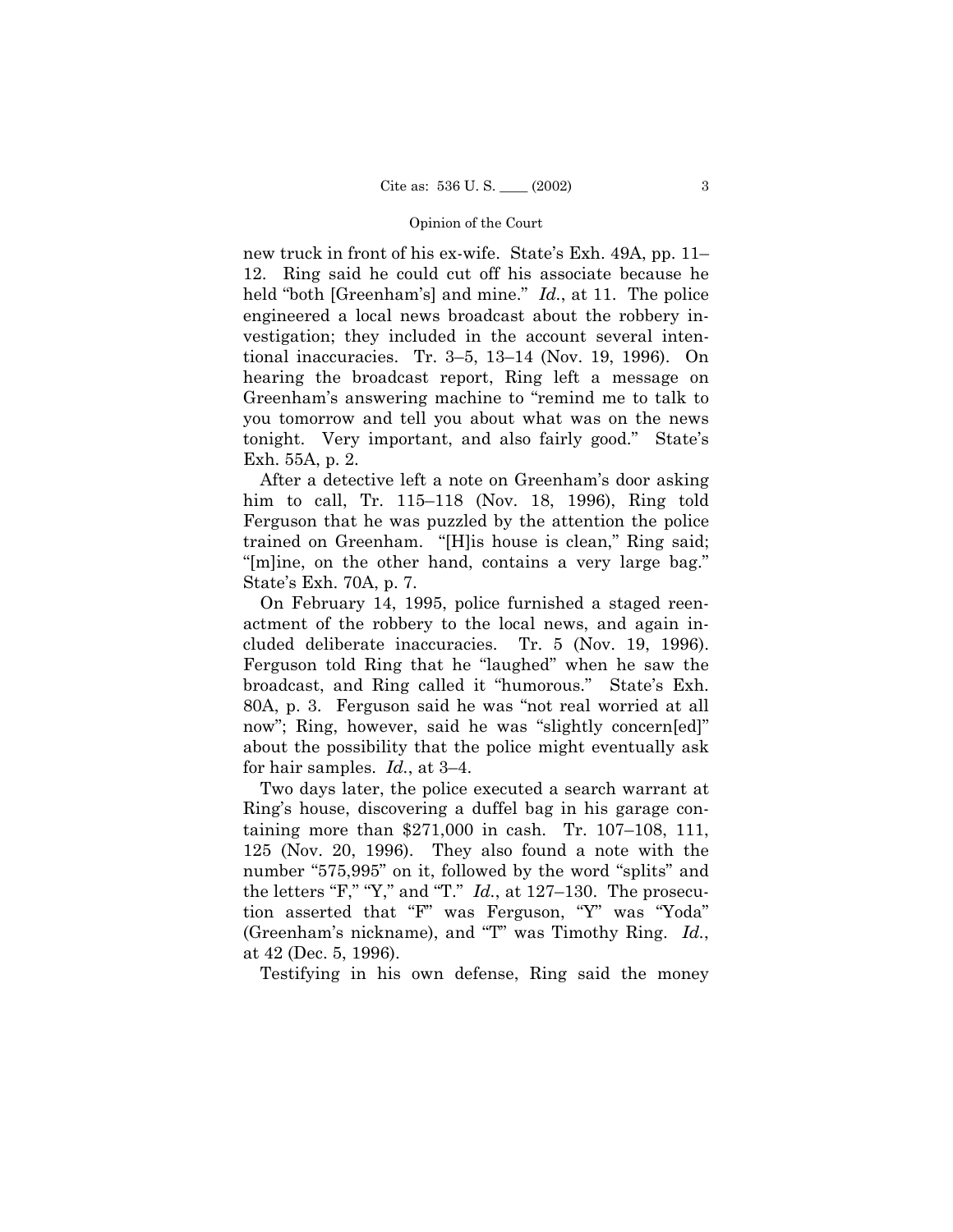seized at his house was startup capital for a construction company he and Greenham were planning to form. *Id.*, at  $10-11$  (Dec. 3, 1996). Ring testified that he made his share of the money as a confidential informant for the Federal Bureau of Investigation and as a bail bondsman and gunsmith. *Id.*, at 162, 166–167, 180 (Dec. 2, 1996). But an FBI agent testified that Ring had been paid only \$458, *id.*, at 47 (Nov. 20, 1996), and other evidence showed that Ring had made no more than \$8,800 as a bail bondsman, *id.*, at 48–51 (Nov. 21, 1996); *id.*, at 21 (Nov. 25, 1996).

The trial judge instructed the jury on alternative charges of premeditated murder and felony murder. The jury deadlocked on premeditated murder, with 6 of 12 jurors voting to acquit, but convicted Ring of felony murder occurring in the course of armed robbery. See Ariz. Rev. Stat. Ann.  $$13-1105(A)$  and (B) (West 2001) ("A person commits first degree murder if . . . [a]cting either alone or with one or more other persons the person commits or attempts to commit . . . [one of several enumerated felonies] . . . and in the course of and in furtherance of the offense or immediate flight from the offense, the person or another person causes the death of any person. . . . Homicide, as prescribed in [this provision] requires no specific mental state other than what is required for the commission of any of the enumerated felonies.").

As later summed up by the Arizona Supreme Court, "the evidence admitted at trial failed to prove, beyond a reasonable doubt, that [Ring] was a major participant in the armed robbery or that he actually murdered Magoch." 200 Ariz. 267, 280, 25 P. 3d 1139, 1152 (2001). Although clear evidence connected Ring to the robbery's proceeds, nothing submitted at trial put him at the scene of the robbery. See *ibid.* Furthermore, "[f]or all we know from the trial evidence," the Arizona court stated, "[Ring] did not participate in, plan, or even expect the killing. This lack of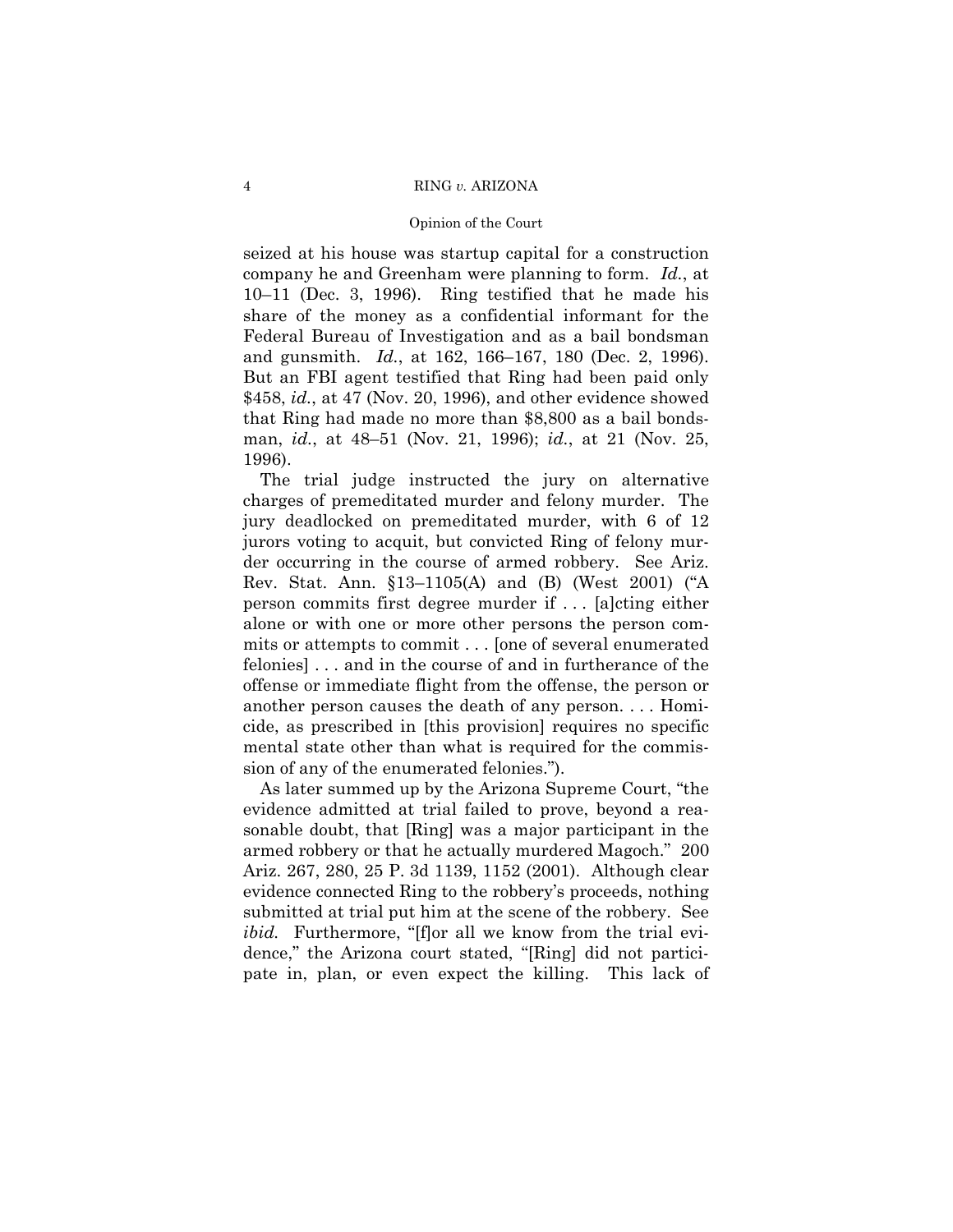evidence no doubt explains why the jury found [Ring] guilty of felony, but not premeditated, murder." Ibid.

 Under Arizona law, Ring could not be sentenced to death, the statutory maximum penalty for first-degree murder, unless further findings were made. The State's first-degree murder statute prescribes that the offense "is" punishable by death or life imprisonment as provided by §13–703." Ariz. Rev. Stat. Ann. §13–1105(C) (West 2001). The cross-referenced section,  $$13–703$ , directs the judge who presided at trial to "conduct a separate sentencing" hearing to determine the existence or nonexistence of [certain enumerated] circumstances . . . for the purpose of determining the sentence to be imposed."  $$13–703(C)$ (West Supp. 2001). The statute further instructs:  $\text{``The}$ hearing shall be conducted before the court alone. The court alone shall make all factual determinations required by this section or the constitution of the United States or this state.<sup>"</sup> *Ibid.* 

At the conclusion of the sentencing hearing, the judge is to determine the presence or absence of the enumerated "aggravating circumstances"<sup>1</sup> and any "mitigating circum-

<sup>1</sup>The aggravating circumstances, enumerated in Ariz. Rev. Stat. Ann.  $$13–703(G)$  (West Supp. 2001), are:

ì1. The defendant has been convicted of another offense in the United States for which under Arizona law a sentence of life imprisonment or death was imposable.

ì2. The defendant was previously convicted of a serious offense, whether prepatory or completed.

ì3. In the commission of the offense the defendant knowingly created a grave risk of death to another person or persons in addition to the person murdered during the commission of the offense.

<sup>&</sup>quot;4. The defendant procured the commission of the offense by payment, or promise of payment, of anything of pecuniary value.

ì5. The defendant committed the offense as consideration for the receipt, or in expectation of the receipt, of anything of pecuniary value.

ì6. The defendant committed the offense in an especially heinous, cruel or depraved manner.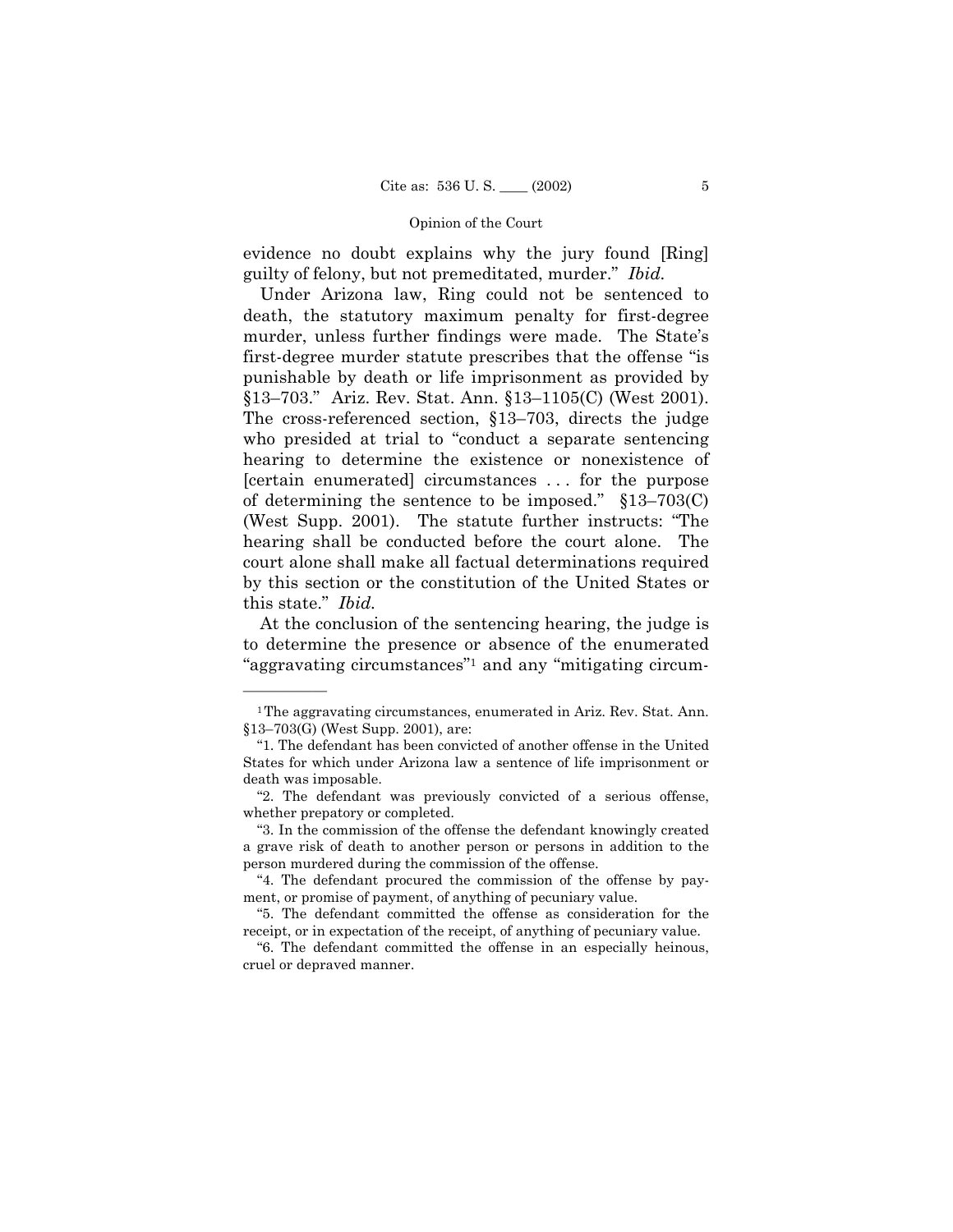stances.<sup>"2</sup> The State's law authorizes the judge to sentence the defendant to death only if there is at least one aggravating circumstance and "there are no mitigating circumstances sufficiently substantial to call for leniency."  $$13–703(F)$ .

Between Ring's trial and sentencing hearing, Greenham pleaded guilty to second-degree murder and armed robbery. He stipulated to a 27½ year sentence and agreed to cooperate with the prosecution in the cases against Ring and Ferguson. Tr.  $35-37$  (Oct. 9, 1997).

Called by the prosecution at Ring's sentencing hearing, Greenham testified that he, Ring, and Ferguson had been planning the robbery for several weeks before it occurred. According to Greenham, Ring "had I guess taken the role as leader because he laid out all the tactics.î *Id.*, at 39. On the day of the robbery, Greenham said, the three watched the armored van pull up to the mall. *Id.*, at 45. When Magoch opened the door to smoke a cigarette, Ring shot him with a rifle equipped with a homemade silencer.

ì7. The defendant committed the offense while in the custody of or on authorized or unauthorized release from the state department of corrections, a law enforcement agency or a county or city jail.

ì8. The defendant has been convicted of one or more other homicides, as defined in  $$13–1101$ , which were committed during the commission of the offense.

ì9. The defendant was an adult at the time the offense was committed or was tried as an adult and the murdered person was under fifteen years of age or was seventy years of age or older.

ì10. The murdered person was an on duty peace officer who was killed in the course of performing his official duties and the defendant knew, or should have known, that the murdered person was a peace officer."

<sup>2</sup>The statute enumerates certain mitigating circumstances, but the enumeration is not exclusive. "The court shall consider as mitigating circumstances any factors proffered by the defendant or the state which are relevant in determining whether to impose a sentence less than death . . . . "  $$13–703(H)$ .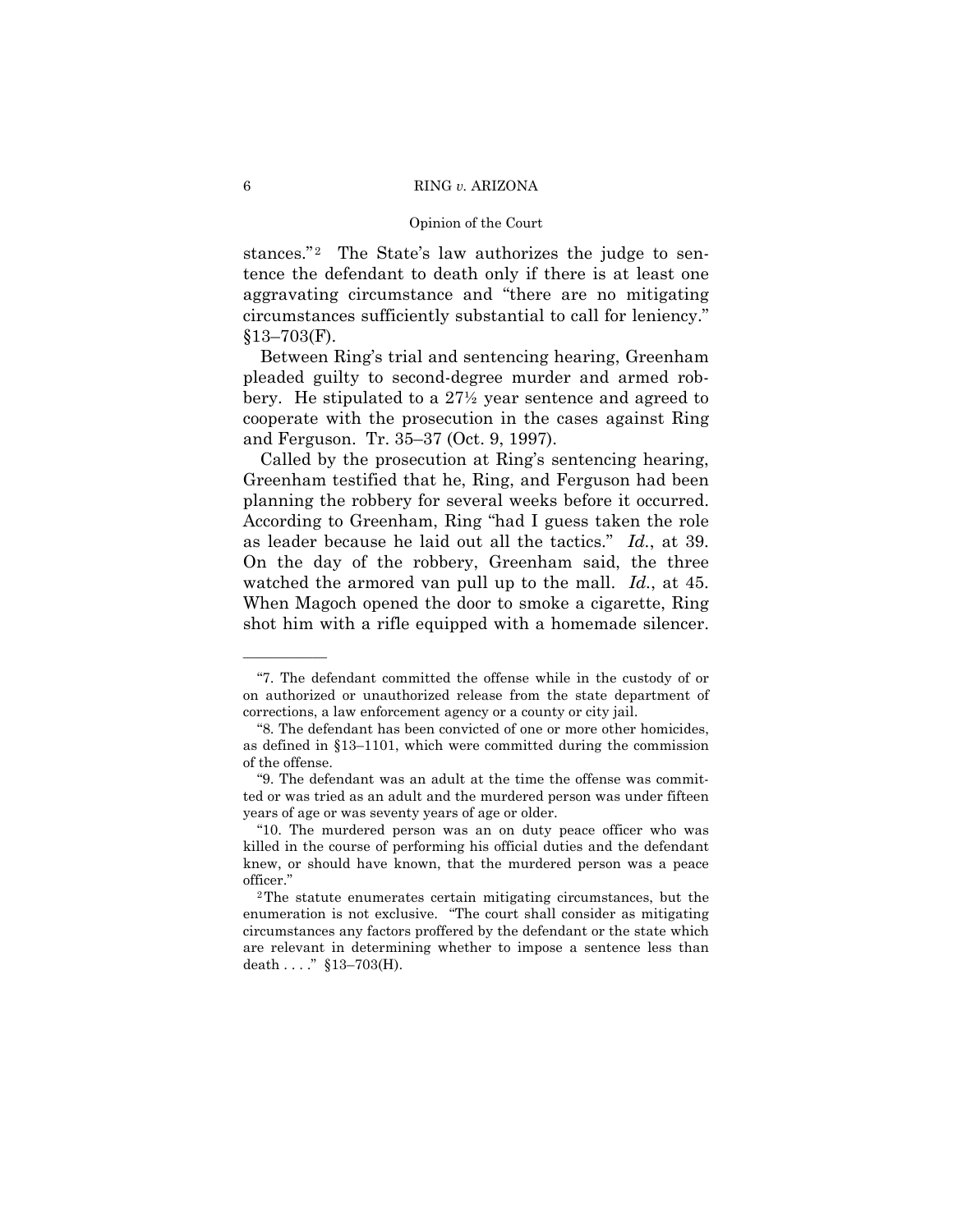*Id.*, at 42, 44–45. Greenham then pushed Magoch's body aside and drove the van away. *Id.*, at 45. At Ring's direction, Greenham drove to the church parking lot, where he and Ring transferred the money to Ring's truck. *Id.*, at 46, 48. Later, Greenham recalled, as the three robbers were dividing up the money, Ring upbraided him and Ferguson for "forgetting to congratulate [Ring] on [his] shot." *Id.*, at 60.

On cross-examination, Greenham acknowledged having previously told Ringís counsel that Ring had nothing to do with the planning or execution of the robbery.  $Id.$ , at 85– 87. Greenham explained that he had made that prior statement only because Ring had threatened his life. *Id.*, at 87. Greenham also acknowledged that he was now testifying against Ring as "pay back" for the threats and for Ringís interference in Greenhamís relationship with Greenham's ex-wife. *Id.*, at 90–92.

On October 29, 1997, the trial judge entered his "Special Verdict" sentencing Ring to death. Because Ring was convicted of felony murder, not premeditated murder, the judge recognized that Ring was eligible for the death penalty only if he was Magoch's actual killer or if he was ìa major participant in the armed robbery that led to the killing and exhibited a reckless disregard or indifference for human life." App. to Pet. for Cert. 46a–47a; see *Enmund* v. *Florida,* 458 U. S. 782 (1982) (Eighth Amendment requires finding that felony-murder defendant killed or attempted to kill); *Tison* v. *Arizona,* 481 U. S. 137, 158 (1987) (qualifying *Enmund*, and holding that Eighth Amendment permits execution of felony-murder defendant, who did not kill or attempt to kill, but who was a "major" participa[nt] in the felony committed" and who demonstrated "reckless indifference to human life").

Citing Greenhamís testimony at the sentencing hearing, the judge concluded that Ring "is the one who shot and killed Mr. Magoch." App. to Pet. for Cert. 47a. The judge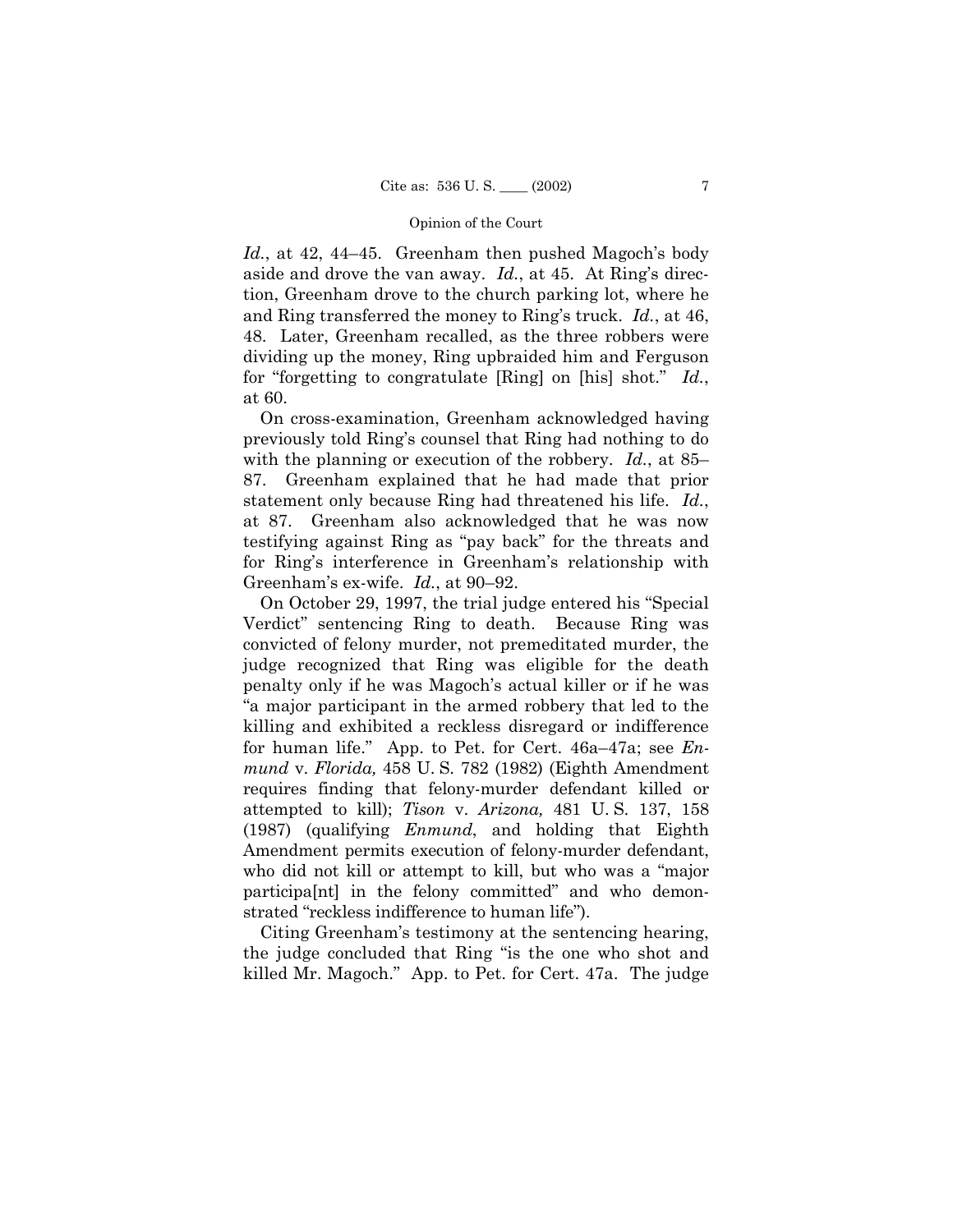also found that Ring was a major participant in the robbery and that armed robbery "is unquestionably a crime which carries with it a grave risk of death." *Ibid.* 

The judge then turned to the determination of aggravating and mitigating circumstances. See  $$13-703$ . He found two aggravating factors. First, the judge determined that Ring committed the offense in expectation of receiving something of "pecuniary value," as described in  $$13–703$ ; "[t]aking the cash from the armored car was the motive and reason for Mr. Magoch's murder and not just the result.î App. to Pet. for Cert. 49a. Second, the judge found that the offense was committed "in an especially heinous, cruel or depraved manner." *Ibid*. In support of this finding, he cited Ringís comment, as reported by Greenham at the sentencing hearing, expressing pride in his marksmanship. *Id.*, at 49a–50a. The judge found one nonstatutory mitigating factor: Ring's "minimal" criminal record. *Id.,* at 52a. In his judgment, that mitigating circumstance did not "call for leniency"; he therefore sentenced Ring to death. *Id.,* at 53a.

On appeal, Ring argued that Arizonaís capital sentencing scheme violates the Sixth and Fourteenth Amendments to the U. S. Constitution because it entrusts to a judge the finding of a fact raising the defendant's maximum penalty. See *Jones* v. *United States,* 526 U. S. 227 (1999); *Apprendi* v. *New Jersey,* 530 U. S. 466 (2000). The State, in response, noted that this Court had upheld Arizona's system in *Walton* v. *Arizona,* 497 U. S. 639 (1990), and had stated in *Apprendi* that *Walton* remained good law.

Reviewing the death sentence, the Arizona Supreme Court made two preliminary observations. *Apprendi* and *Jones*, the Arizona high court said, "raise some question" about the continued viability of *Walton*.î 200 Ariz., at 278, 25 P. 3d, at 1150. The court then examined the *Apprendi* majorityís interpretation of Arizona law and found it wanting. *Apprendi*, the Arizona court noted, described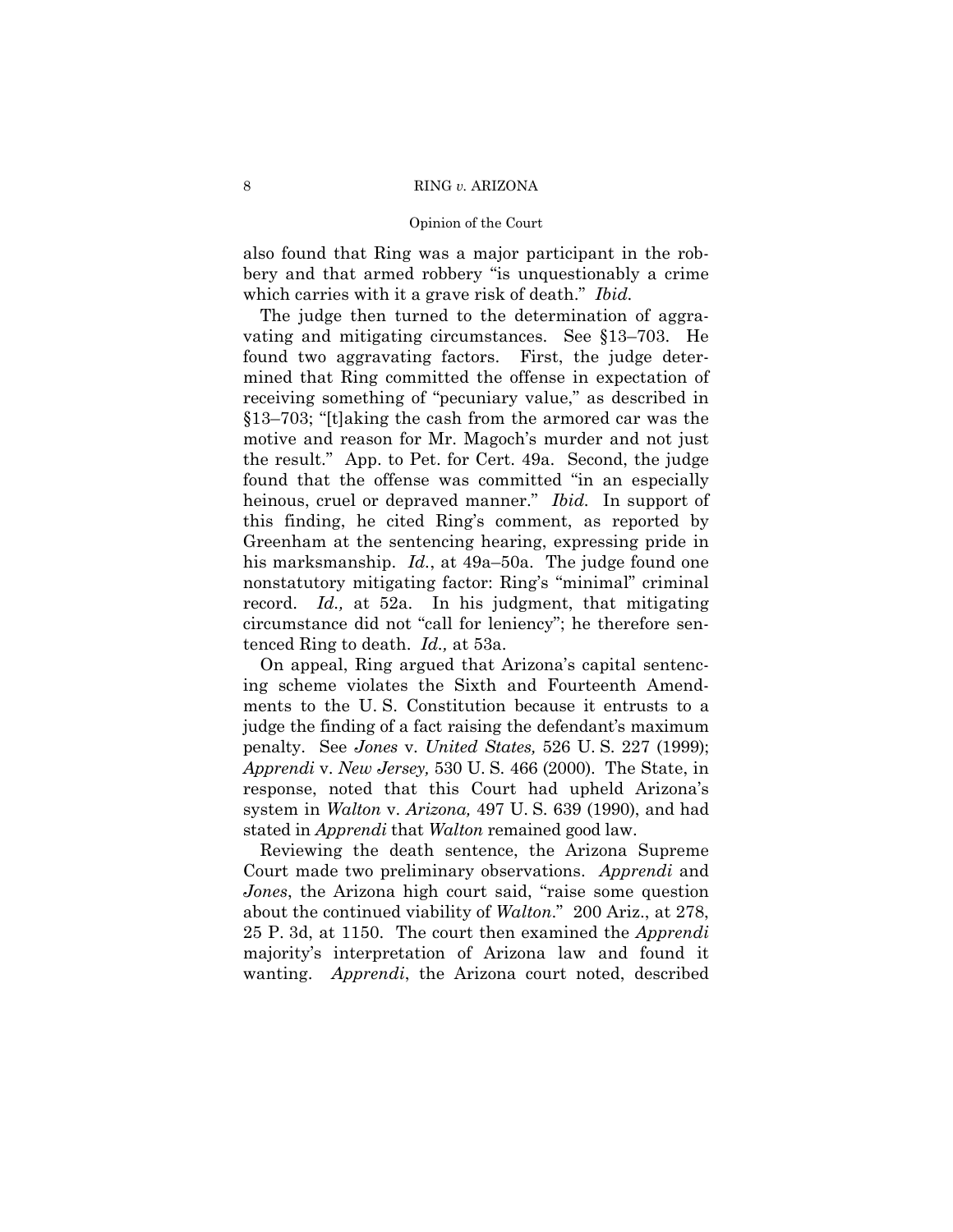Arizona's sentencing system as one that "requir[es] judges, after a jury verdict holding a defendant guilty of a capital crime, to find specific aggravating factors before imposing a sentence of death,' and not as a system that ëpermits a judge to determine the existence of a factor which makes a crime a capital offense.<sup> $\degree$ </sup> 200 Ariz., at 279, 25 P. 3d, at 1151 (quoting *Apprendi*, 530 U.S., at 496– 497). JUSTICE OíCONNORís *Apprendi* dissent, the Arizona court noted, squarely rejected the *Apprendi* majorityís characterization of the Arizona sentencing scheme: "A defendant convicted of first-degree murder in Arizona cannot receive a death sentence unless a judge makes the factual determination that a statutory aggravating factor exists. Without that critical finding, the maximum sentence to which the defendant is exposed is life imprisonment, and not the death penalty." 200 Ariz., at 279, 25 P. 3d, at 1151 (quoting *Apprendi*, 530 U. S., at 538).

After reciting this Court's divergent constructions of Arizona law in *Apprendi*, the Arizona Supreme Court described how capital sentencing in fact works in the State. The Arizona high court concluded that "the present" case is precisely as described in Justice O'Connor's dissent [in *Apprendi*]—Defendant's death sentence required the judge's factual findings." 200 Ariz., at 279, 25 P. 3d, at 1151. Although it agreed with the *Apprendi* dissentís reading of Arizona law, the Arizona court understood that it was bound by the Supremacy Clause to apply *Walton*, which this Court had not overruled. It therefore rejected Ring's constitutional attack on the State's capital murder judicial sentencing system. 200 Ariz., at 280, 25 P. 3d, at 1152.

The court agreed with Ring that the evidence was insufficient to support the aggravating circumstance of depravity, *id.*, at  $281-282$ ,  $25$  P. 3d, at  $1153-1154$ , but it upheld the trial court's finding on the aggravating factor of pecuniary gain. The Arizona Supreme Court then reweighed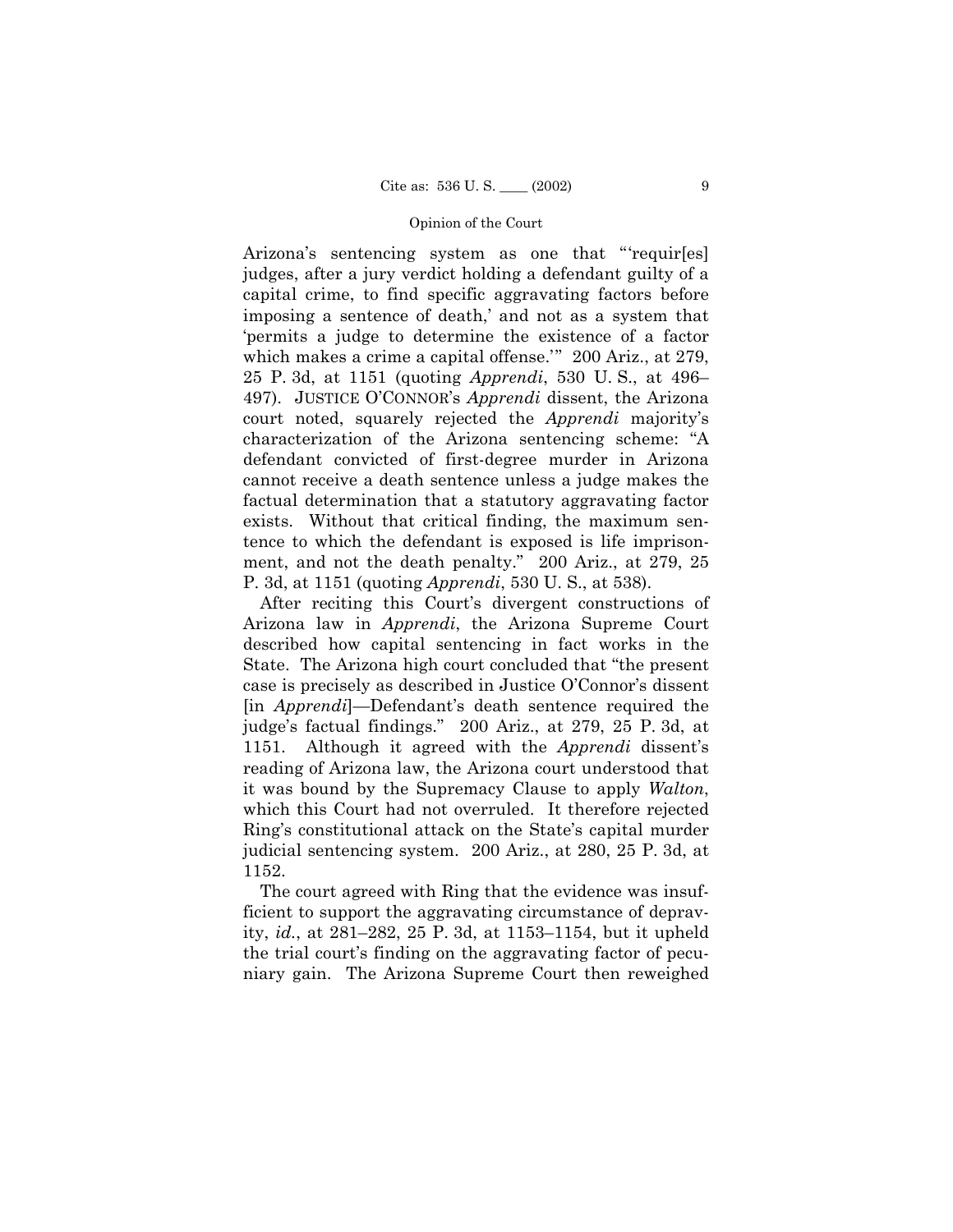that remaining factor against the sole mitigating circumstance (Ring's lack of a serious criminal record), and affirmed the death sentence. *Id.*, at  $282-284$ , 25 P. 3d, at 1154-1156.

We granted Ring's petition for a writ of certiorari, 534 U. S. 1103 (2002), to allay uncertainty in the lower courts caused by the manifest tension between *Walton* and the reasoning of *Apprendi*. See, *e.g.*, *United States* v. *Promise*, 255 F. 3d 150, 159–160 (CA4 2001) (en banc) (calling the continued authority of *Walton* in light of *Apprendi* "perplexingî); *Hoffman* v. *Arave*, 236 F. 3d 523, 542 (CA9 2001) ("*Apprendi* may raise some doubt about *Walton*."); *People v. Kaczmarek, 318 Ill. App. 3d 340, 351–352, 741* N. E. 2d 1131, 1142 (2000) ("[W]hile it appears *Apprendi* extends greater constitutional protections to noncapital, rather than capital, defendants, the Court has endorsed this precise principle, and we are in no position to secondguess that decision here.<sup>n</sup>). We now reverse the judgment of the Arizona Supreme Court.

# II

Based solely on the juryís verdict finding Ring guilty of first-degree felony murder, the maximum punishment he could have received was life imprisonment. See 200 Ariz., at 279, 25 P. 3d, at  $1151$  (citing Ariz. Rev. Stat.  $$13–703$ ). This was so because, in Arizona, a "death sentence may not legally be imposed . . . unless at least one aggravating factor is found to exist beyond a reasonable doubt." 200 Ariz., at 279, 25 P. 3d, at 1151 (citing  $$13–703$ ). The question presented is whether that aggravating factor may be found by the judge, as Arizona law specifies, or whether the Sixth Amendment's jury trial guarantee,<sup>3</sup> made applicable to the States by the Fourteenth Amendment, re-

 $3$ "In all criminal prosecutions, the accused shall enjoy the right to a  $\dots$  trial, by an impartial jury  $\dots$ ."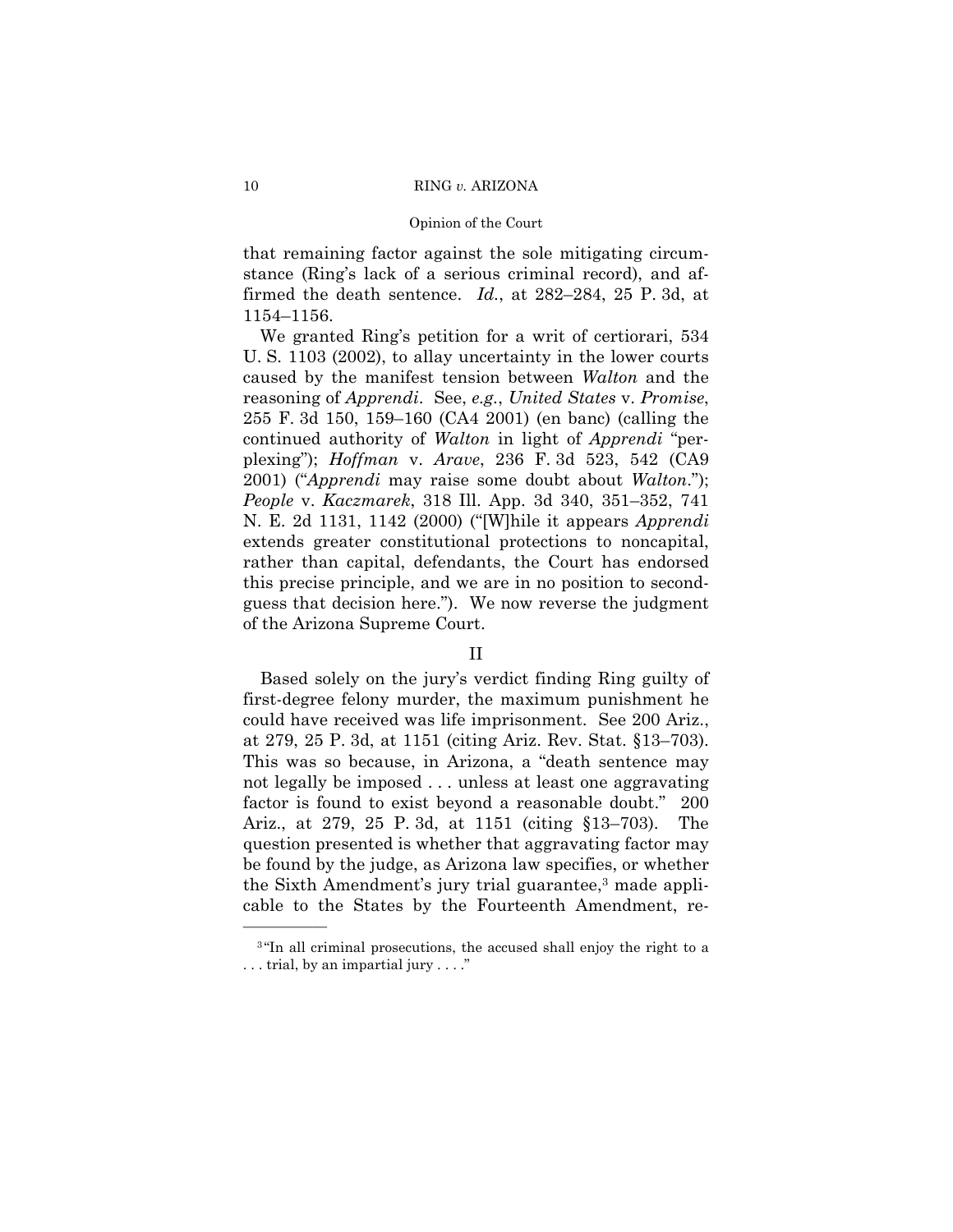quires that the aggravating factor determination be entrusted to the jury.4

As earlier indicated, see *supra*, at 1, 8–9, this is not the first time we have considered the constitutionality of Arizonaís capital sentencing system. In *Walton* v. *Arizona,* 497 U. S. 639 (1990), we upheld Arizonaís scheme against a charge that it violated the Sixth Amendment. The Court had previously denied a Sixth Amendment challenge to Floridaís capital sentencing system, in which the jury recommends a sentence but makes no explicit findings on aggravating circumstances; we so ruled, *Walton* noted, on the ground that "the Sixth Amendment does not require that the specific findings authorizing the imposition of the sentence of death be made by the jury." *Id.*, at 648 (quoting *Hildwin* v. *Florida*, 490 U. S. 638, 640–641 (1989) *(per curiam)*). *Walton* found unavailing the attempts by the

<sup>4</sup>Ringís claim is tightly delineated: He contends only that the Sixth Amendment required jury findings on the aggravating circumstances asserted against him. No aggravating circumstance related to past convictions in his case; Ring therefore does not challenge *Almendarez-Torres* v. *United States,* 523 U. S. 224 (1998), which held that the fact of prior conviction may be found by the judge even if it increases the statutory maximum sentence. He makes no Sixth Amendment claim with respect to mitigating circumstances. See *Apprendi* v. *New Jersey,* 530 U. S.  $466$ ,  $490-491$ , n. 16  $(2000)$  (noting "the distinction the Court has often recognized between facts in aggravation of punishment and facts in mitigationî (citation omitted)). Nor does he argue that the Sixth Amendment required the jury to make the ultimate determination whether to impose the death penalty. See *Proffitt* v. *Florida,* 428 U. S. 242, 252  $(1976)$  (plurality opinion) ("[I]t has never [been] suggested that jury sentencing is constitutionally required."). He does not question the Arizona Supreme Court's authority to reweigh the aggravating and mitigating circumstances after that court struck one aggravator. See *Clemons* v. *Mississippi,* 494 U. S. 738, 745 (1990). Finally, Ring does not contend that his indictment was constitutionally defective. See *Apprendi*, 530 U.S., at 477, n. 3 (Fourteenth Amendment "has not ... been construed to include the Fifth Amendment right to ëpresentment or indictment of a Grand Jury'").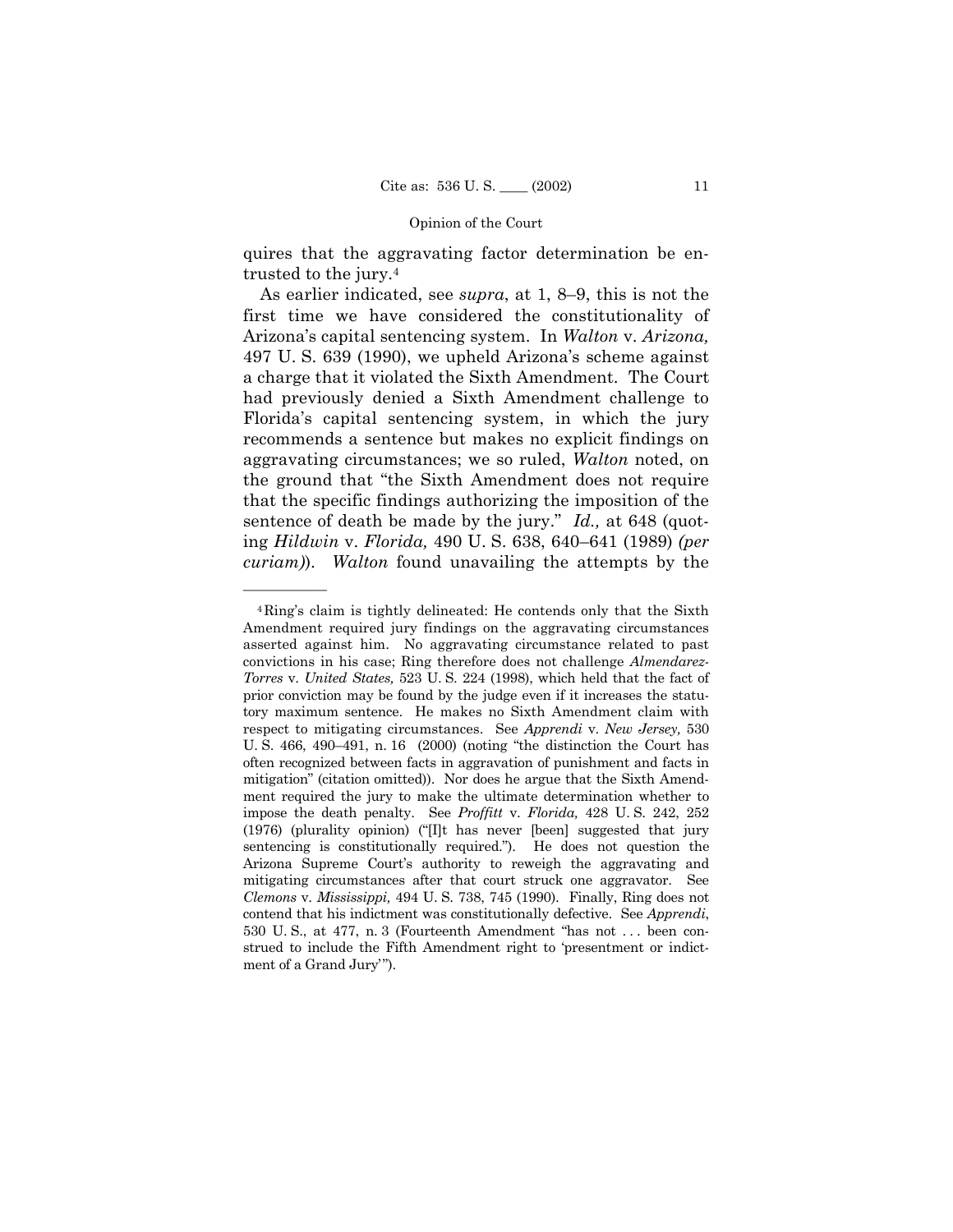defendant-petitioner in that case to distinguish Florida's capital sentencing system from Arizona's. In neither State, according to Walton, were the aggravating factors "elements of the offense"; in both States, they ranked as "sentencing considerations" guiding the choice between life and death. 497 U.S., at 648 (internal quotation marks omitted).

*Walton* drew support from *Cabana* v. *Bullock*, 474 U.S. 376 (1986), in which the Court held there was no constitutional bar to an appellate court's finding that a defendant killed, attempted to kill, or intended to kill, as *Enmund v*. Florida, 458 U.S. 782 (1982), required for imposition of the death penalty in felony-murder cases. The *Enmund* finding could be made by a court, *Walton* maintained, because it entailed no "'element of the crime of capital murder"; it "only place[d] 'a substantive limitation on sentencing." 497 U.S., at 649 (quoting *Cabana*, 474 U.S., at 385–386). "If the Constitution does not require that the *Enmund* finding be proved as an element of the offense of capital murder, and does not require a jury to make that finding," Walton stated, "we cannot conclude that a State is required to denominate aggravating circumstances 'elements' of the offense or permit only a jury to determine the existence of such circumstances." 497 U. S., at 649.

In dissent in *Walton*, JUSTICE STEVENS urged that the Sixth Amendment requires "a jury determination of facts" that must be established before the death penalty may be imposed." Id., at 709. Aggravators "operate as statutory 'elements' of capital murder under Arizona law," he reasoned, "because in their absence, [the death] sentence is unavailable."  $Id.$ , at 709, n. 1. "If the question had been posed in 1791, when the Sixth Amendment became law," JUSTICE STEVENS said, "the answer would have been clear," for "[b]y that time,

"the English jury's role in determining critical facts in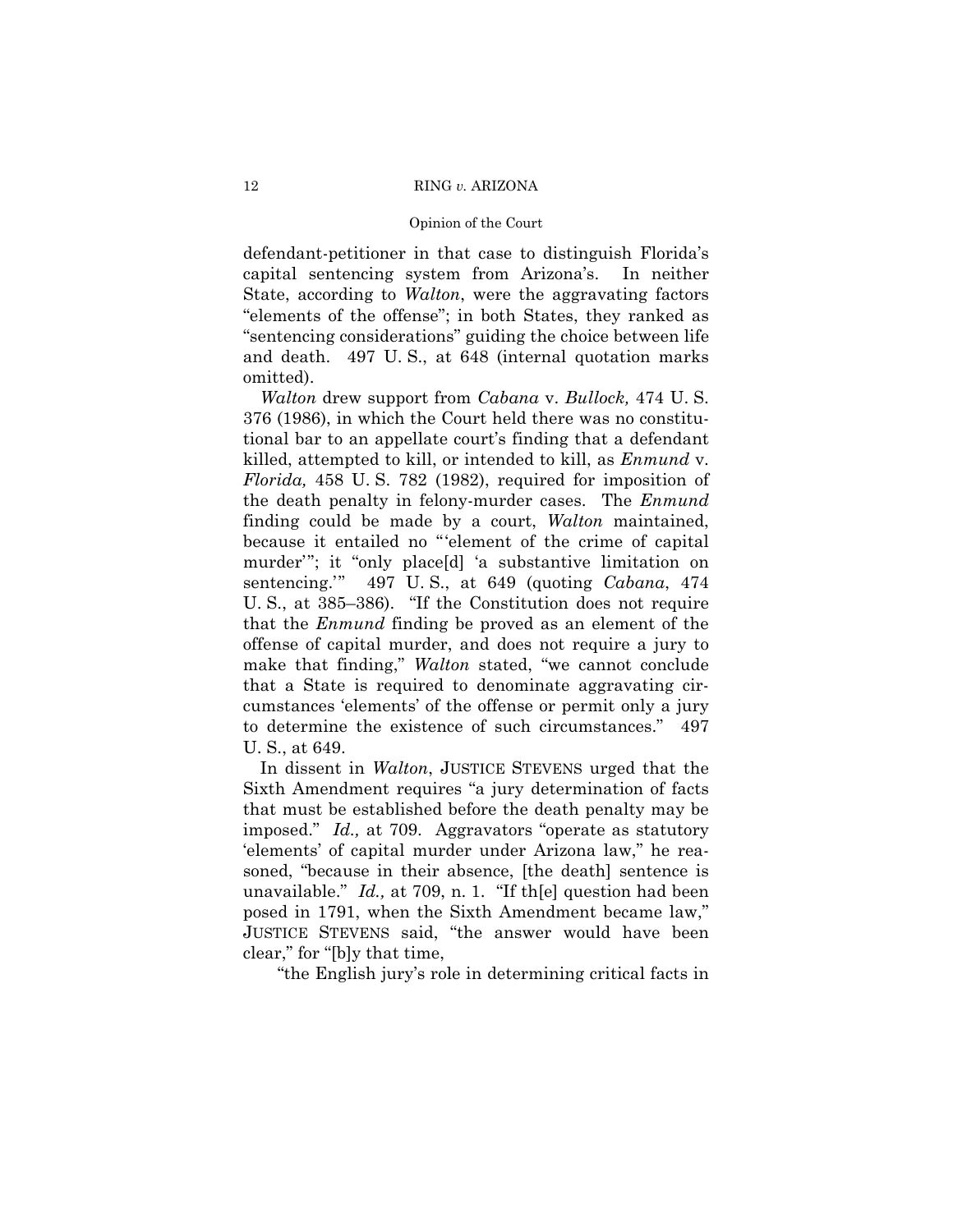homicide cases was entrenched. As fact-finder, the jury had the power to determine not only whether the defendant was guilty of homicide but also the degree of the offense. Moreover, *the juryís role in finding* facts that would determine a homicide defendant's eli*gibility for capital punishment was particularly well established*. Throughout its history, the jury determined which homicide defendants would be subject to capital punishment by making factual determinations, many of which related to difficult assessments of the defendantís state of mind. By the time the Bill of Rights was adopted, the juryís right to make these determinations was unquestioned.<sup>n</sup> Id., at 710–711 (quoting White, Fact-Finding and the Death Penalty: The Scope of a Capital Defendant's Right to Jury Trial, 65 Notre Dame L. Rev. 1, 10–11 (1989)).

*Walton* was revisited in *Jones* v. *United States,* 526 U. S. 227 (1999). In that case, we construed the federal carjacking statute, 18 U. S. C. ß2119 (1994 ed. and Supp. V), which, at the time of the criminal conduct at issue, provided that a person possessing a firearm who "takes a motor vehicle . . . from the person or presence of another by force and violence or by intimidation  $\dots$  shall—(1) be . . . imprisoned not more than 15 years . . . , (2) if serious bodily injury . . . results, be . . . imprisoned not more than 25 years . . . , and (3) if death results, be . . . imprisoned for any number of years up to life...." The question presented in *Jones* was whether the statute "defined three distinct offenses or a single crime with a choice of three maximum penalties, two of them dependent on sentencing factors exempt from the requirements of charge and jury verdict." 526 U.S., at 229.

The carjacking statute, we recognized, was "susceptible of [both] constructionsî; we adopted the one that avoided ìgrave and doubtful constitutional questions.î *Id.,* at 239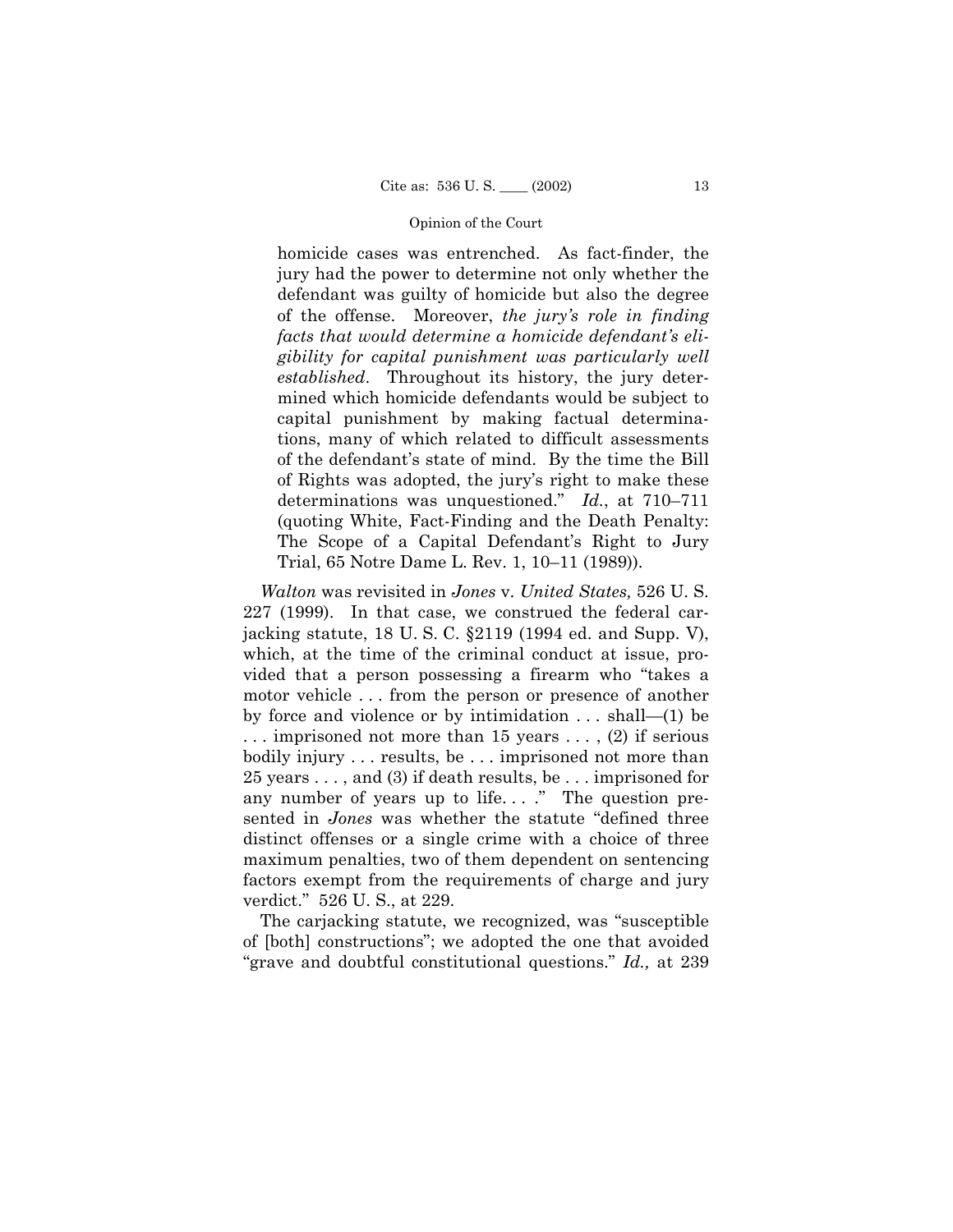## RING v. ARIZONA

# Opinion of the Court

(quoting United States ex rel. Attorney General v. Delaware & Hudson Co., 213 U.S. 366, 408 (1909)). Section 2119, we held, established three separate offenses. Therefore, the facts—causation of serious bodily injury or death—necessary to trigger the escalating maximum penalties fell within the jury's province to decide. See *Jones*, 526 U.S., at 251–252. Responding to the dissenting opinion, the *Jones* Court restated succinctly the principle animating its view that the carjacking statute, if read to define a single crime, might violate the Constitution: "[U]nder the Due Process Clause of the Fifth Amendment and the notice and jury trial guarantees of the Sixth Amendment, any fact (other than prior conviction) that increases the maximum penalty for a crime must be charged in an indictment, submitted to a jury, and proven beyond a reasonable doubt." Id., at 243, n. 6.

Jones endeavored to distinguish certain capital sentencing decisions, including *Walton*. Advancing a "careful" reading of Walton's rationale," the Jones Court said: Walton "characterized the finding of aggravating facts" falling within the traditional scope of capital sentencing as a choice between a greater and a lesser penalty, not as a process of raising the ceiling of the sentencing range available." 526 U.S., at 251.

Dissenting in *Jones*, JUSTICE KENNEDY questioned the Court's account of *Walton*. The aggravating factors at issue in *Walton*, he suggested, were not merely circumstances for consideration by the trial judge in exercising sentencing discretion within a statutory range of penalties. "Under the relevant Arizona statute," JUSTICE KENNEDY observed, "Walton could not have been sentenced to death unless the trial judge found at least one of the enumerated aggravating factors. Absent such a finding, the maximum potential punishment provided by law was a term of imprisonment." 526 U.S., at 272 (citation omitted). Jones, JUSTICE KENNEDY concluded, cast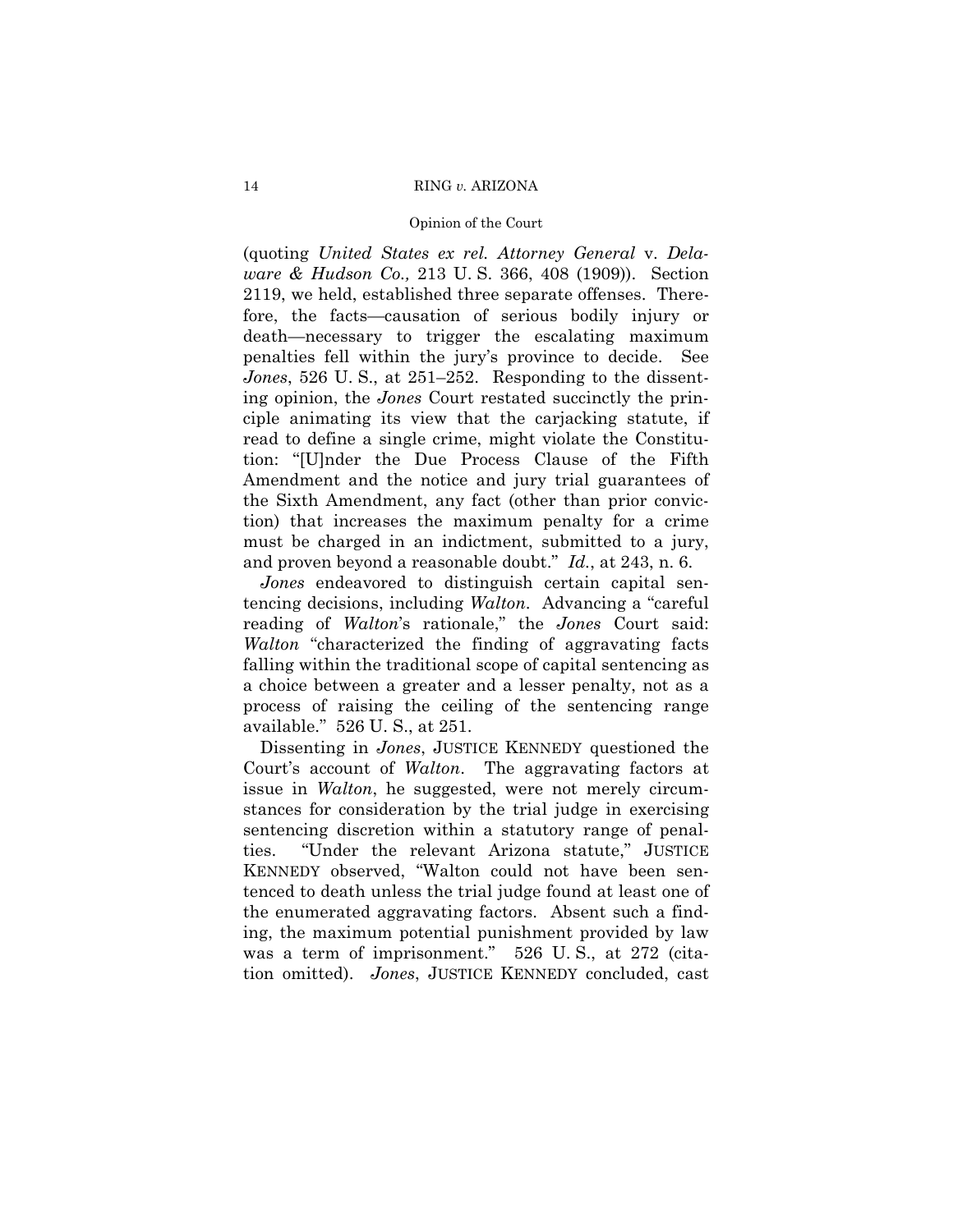doubt—needlessly in his view—on the vitality of *Walton*:

"If it is constitutionally impermissible to allow a judgeís finding to increase the maximum punishment for carjacking by 10 years, it is not clear why a judge's finding may increase the maximum punishment for murder from imprisonment to death. In fact, *Walton* would appear to have been a better candidate for the Court's new approach than is the instant case."  $526$ U. S., at 272.

One year after *Jones*, the Court decided *Apprendi* v. *New Jersey,* 530 U. S. 466 (2000). The defendantpetitioner in that case was convicted of, *inter alia*, seconddegree possession of a firearm, an offense carrying a maximum penalty of ten years under New Jersey law. See *id.*, at 469–470. On the prosecutor's motion, the sentencing judge found by a preponderance of the evidence that Apprendiís crime had been motivated by racial animus. That finding triggered application of New Jersey's "hate crime enhancement," which doubled Apprendi's maximum authorized sentence. The judge sentenced Apprendi to 12 years in prison, 2 years over the maximum that would have applied but for the enhancement.

We held that Apprendi's sentence violated his right to "a jury determination that [he] is guilty of every element of the crime with which he is charged, beyond a reasonable doubt.î *Id.,* at 477 (quoting *United States* v. *Gaudin,* 515 U. S. 506, 510 (1995)). That right attached not only to Apprendi's weapons offense but also to the "hate crime" aggravating circumstance. New Jersey, the Court observed, "threatened Apprendi with certain pains if he unlawfully possessed a weapon and with additional pains if he selected his victims with a purpose to intimidate them because of their race.î *Apprendi*, 530 U. S., at 476. "Merely using the label 'sentence enhancement' to describe the [second act] surely does not provide a principled basis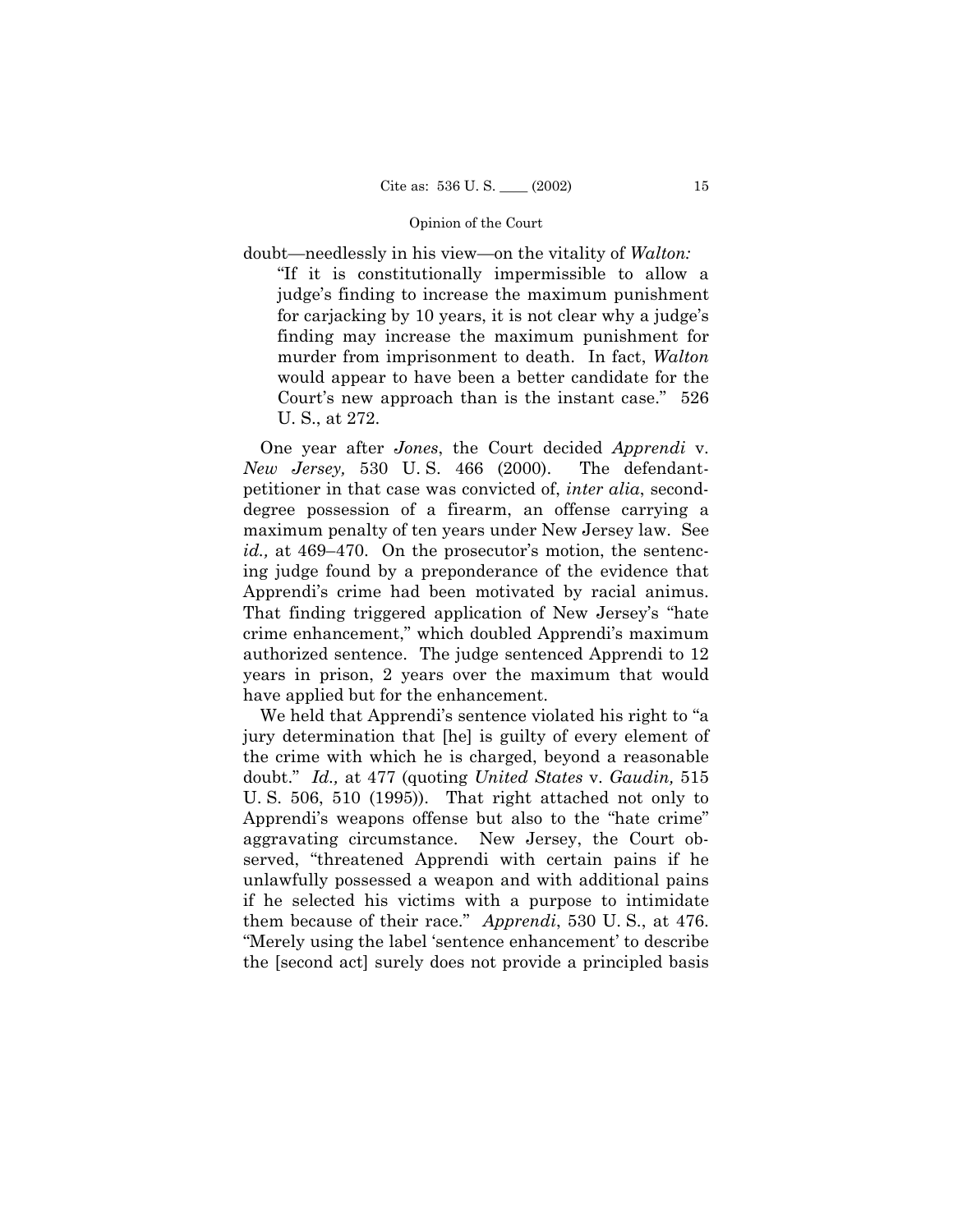for treating [the two acts] differently." Ibid.

The dispositive question, we said, "is one not of form, but of effect." Id., at 494. If a State makes an increase in a defendant's authorized punishment contingent on the finding of a fact, that fact—no matter how the State labels it—must be found by a jury beyond a reasonable doubt. See id., at 482–483. A defendant may not be "expose[d] ... to a penalty *exceeding* the maximum he would receive if punished according to the facts reflected in the jury verdict alone." Id., at 483; see also id., at 499 (SCALIA, J., concurring) ("[A]ll the facts which must exist in order to subject the defendant to a legally prescribed punishment *must* be found by the jury.").

Walton could be reconciled with Apprendi, the Court finally asserted. The key distinction, according to the *Apprendi* Court, was that a conviction of first-degree murder in Arizona carried a maximum sentence of death. "[O]nce a jury has found the defendant guilty of all the elements of an offense which carries as its maximum penalty the sentence of death, it may be left to the judge to decide whether that maximum penalty, rather than a lesser one, ought to be imposed." 530 U.S., at 497 (emphasis deleted) (quoting *Almendarez-Torres v. United* States, 523 U.S. 224, 257, n. 2 (1998) (SCALIA, J., dissenting).

The *Apprendi* dissenters called the Court's distinction of *Walton* "baffling." 530 U.S., at 538 (opinion of O'CONNOR, J.). The Court claimed that "the jury makes all of the findings necessary to expose the defendant to a death sentence." *Ibid.* That, the dissent said, was "demonstrably untrue," for a "defendant convicted of first-degree murder in Arizona cannot receive a death sentence unless a judge makes the factual determination that a statutory aggravating factor exists. Without that critical finding, the maximum sentence to which the defendant is exposed is life imprisonment, and not the death penalty." Ibid.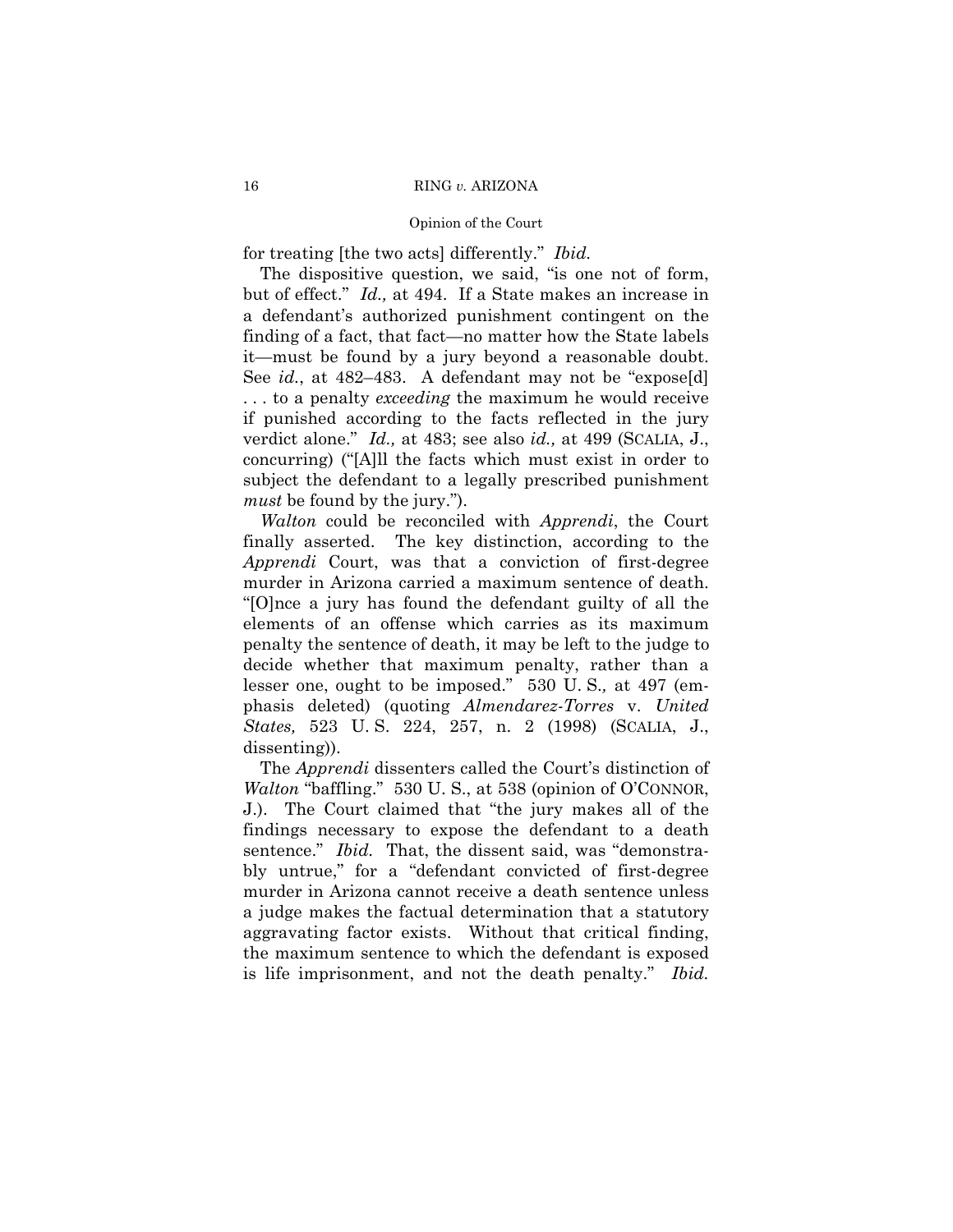*Walton*, the *Apprendi* dissenters insisted, if properly followed, would have required the Court to uphold Apprendi's sentence. "If a State can remove from the jury a factual determination that makes the difference between life and death, as *Walton* holds that it can, it is inconceivable why a State cannot do the same with respect to a factual determination that results in only a 10-year increase in the maximum sentence to which a defendant is exposed." 530 U. S., at 537 (opinion of O'CONNOR, J.).

The Arizona Supreme Court, as we earlier recounted, see *supra*, at 8–9, found the *Apprendi* majority's portrayal of Arizonaís capital sentencing law incorrect, and the description in JUSTICE O'CONNOR's dissent precisely right: ìDefendantís death sentence required the judgeís factual findings.î 200 Ariz., at 279, 25 P. 3d, at 1151. Recognizing that the Arizona court's construction of the State's own law is authoritative, see *Mullaney* v. *Wilbur,* 421 U. S. 684, 691 (1975), we are persuaded that *Walton*, in relevant part, cannot survive the reasoning of *Apprendi*.

In an effort to reconcile its capital sentencing system with the Sixth Amendment as interpreted by *Apprendi*, Arizona first restates the *Apprendi* majorityís portrayal of Arizonaís system: Ring was convicted of first-degree murder, for which Arizona law specifies "death or life imprisonment" as the only sentencing options, see Ariz. Rev. Stat. Ann.  $$13-1105(C)$  (West 2001); Ring was therefore sentenced within the range of punishment authorized by the jury verdict. See Brief for Respondent 9–19. This argument overlooks *Apprendi*'s instruction that "the relevant inquiry is one not of form, but of effect." 530 U.S., at 494. In effect, "the required finding [of an aggravated circumstance] expose[d] [Ring] to a greater punishment than that authorized by the jury's guilty verdict." *Ibid.*; see 200 Ariz., at 279, 25 P. 3d, at 1151. The Arizona firstdegree murder statute "authorizes a maximum penalty of death only in a formal sense,î *Apprendi*, 530 U. S., at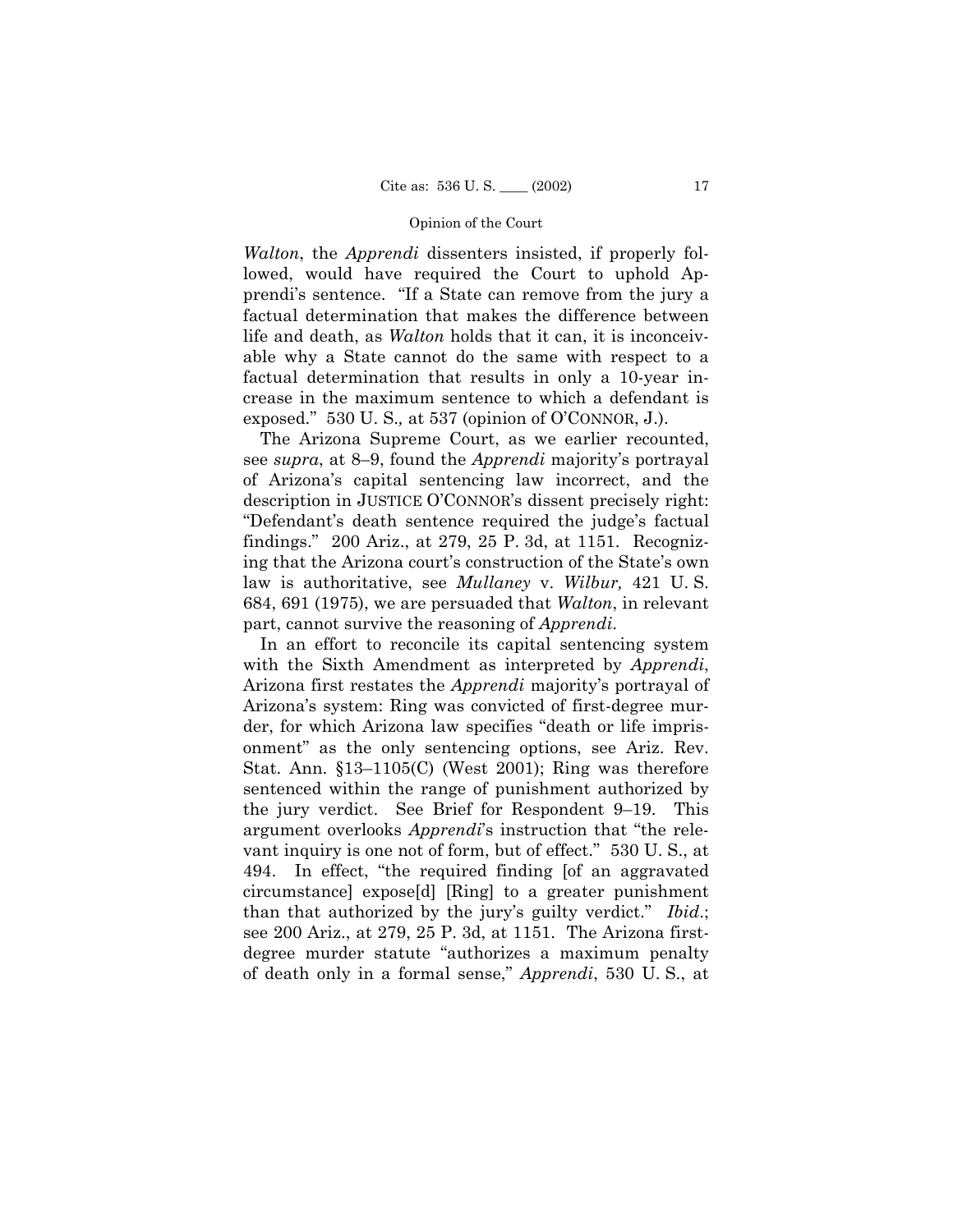541 (O'CONNOR, J., dissenting), for it explicitly crossreferences the statutory provision requiring the finding of an aggravating circumstance before imposition of the death penalty. See  $$13-1105(C)$  ("First degree murder is a class 1 felony and is punishable by death or life imprisonment *as provided by*  $$13–703$ *.*<sup>n</sup> (emphasis added)). If Arizona prevailed on its opening argument, *Apprendi* would be reduced to a "meaningless and formalistic" rule of statutory drafting. See 530 U.S., at 541 (O'CONNOR, J., dissenting).

Arizona also supports the distinction relied upon in *Walton* between elements of an offense and sentencing factors. See *supra*, at  $11-12$ ; Tr. of Oral Arg. 28–29. As to elevation of the maximum punishment, however, *Apprendi* renders the argument untenable;5 *Apprendi* repeatedly instructs in that context that the characterization of a fact or circumstance as an "element" or a "sentencing factor" is not determinative of the question "who decides," judge or jury. See, *e.g.*, 530 U.S., at 492 (noting New Jersey's contention that "[t]he required finding of biased purpose is not an 'element' of a distinct hate crime offense, but rather the traditional 'sentencing factor' of motive," and calling

<sup>5</sup> In *Harris* v. *United States*, *ante*, p. \_\_, a majority of the Court concludes that the distinction between elements and sentencing factors continues to be meaningful as to facts increasing the minimum sentence. See *ante*, at 20 (plurality opinion) ("The factual finding in *Apprendi* extended the power of the judge, allowing him or her to impose a punishment exceeding what was authorized by the jury. [A] finding [that triggers a mandatory minimum sentence] restrain[s] the judge's power, limiting his or her choices within the authorized range. It is quite consistent to maintain that the former type of fact must be submitted to the jury while the latter need not be."); *ante*, at 1 (BREYER, J., concurring in part and concurring in judgment) ("[T]he Sixth Amendment permits judges to apply sentencing factors—whether those factors lead to a sentence beyond the statutory maximum (as in *Apprendi*) or the application of a mandatory minimum (as here).<sup>n</sup>).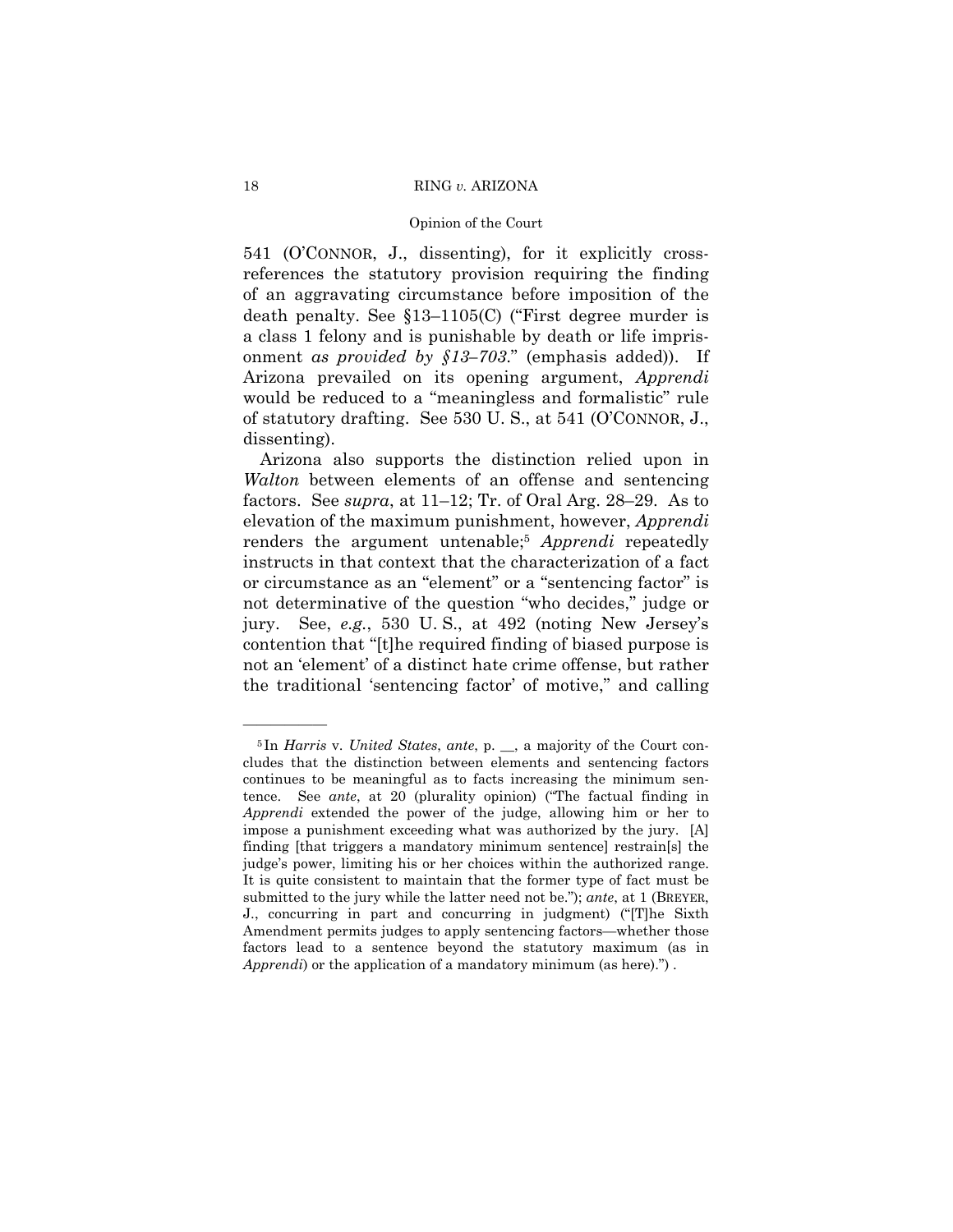this argument "nothing more than a disagreement with the rule we apply today"); *id.*, at 494, n. 19 ("[W]hen the term 'sentence enhancement' is used to describe an increase beyond the maximum authorized statutory sentence, it is the functional equivalent of an element of a greater offense than the one covered by the jury's guilty verdict."); *id.*, at 495 ("Merely because the state legislature placed its hate crime sentence enhancer within the sentencing provisions of the criminal code does not mean that the finding of a biased purpose to intimidate is not an essential element of the offense." (internal quotation marks omitted)); see also *id.*, at 501 (THOMAS, J., concurring) ("I]f the legislature defines some core crime and then provides for increasing the punishment of that crime upon a finding of some aggravating fact $[$ ,  $]$ ... the core crime and the aggravating fact together constitute an aggravated crime, just as much as grand larceny is an aggravated form of petit larceny. The aggravating fact is an element of the aggravated crime.").

Even if facts increasing punishment beyond the maximum authorized by a guilty verdict standing alone ordinarily must be found by a jury, Arizona further urges, aggravating circumstances necessary to trigger a death sentence may nonetheless be reserved for judicial determination. As Arizonaís counsel maintained at oral argument, there is no doubt that "[d]eath is different." Tr. of Oral Arg. 43. States have constructed elaborate sentencing procedures in death cases, Arizona emphasizes, because of constraints we have said the Eighth Amendment places on capital sentencing. Brief for Respondent  $21-25$ (citing *Furman* v. *Georgia,* 408 U. S. 238 (1972) *(per curiam)*); see also *Maynard* v. *Cartwright,* 486 U. S. 356, 362 (1988) ("Since *Furman*, our cases have insisted that the channeling and limiting of the sentencer's discretion in imposing the death penalty is a fundamental constitutional requirement for sufficiently minimizing the risk of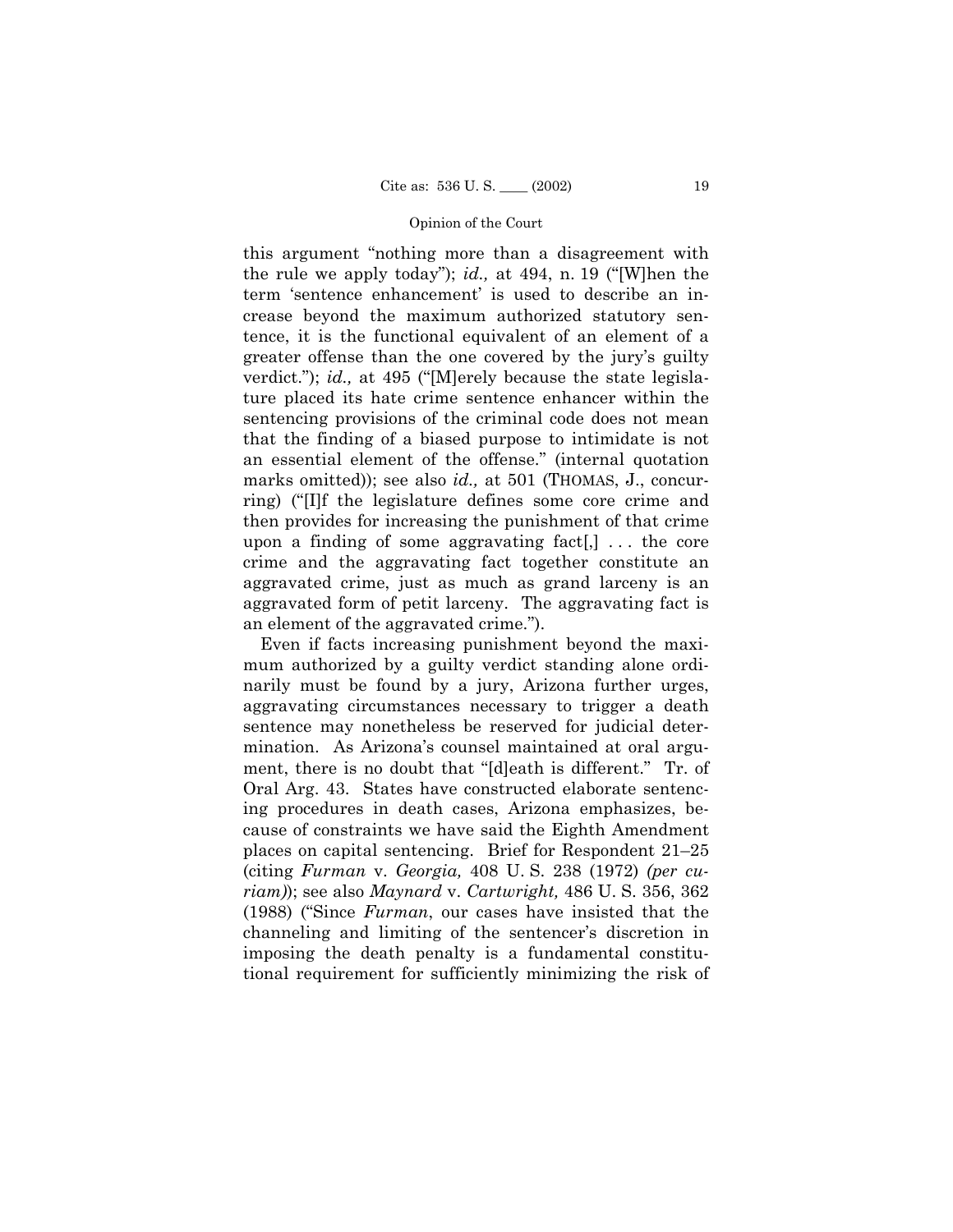wholly arbitrary and capricious action."); Apprendi, 530 U.S., at 522–523 (THOMAS, J., concurring) ("I]n the area of capital punishment, unlike any other area, we have imposed special constraints on a legislature's ability to determine what facts shall lead to what punishment—we have restricted the legislature's ability to define crimes.").

Apart from the Eighth Amendment provenance of aggravating factors, Arizona presents "no specific reason for excepting capital defendants from the constitutional protections ... extend[ed] to defendants generally, and none is readily apparent." Id., at 539 (O'CONNOR, J., dissenting). The notion "that the Eighth Amendment's restriction" on a state legislature's ability to define capital crimes should be compensated for by permitting States more leeway under the Fifth and Sixth Amendments in proving an aggravating fact necessary to a capital sentence . . . is without precedent in our constitutional jurisprudence." Ibid.

In various settings, we have interpreted the Constitution to require the addition of an element or elements to the definition of a criminal offense in order to narrow its scope. See, e.g., United States v. Lopez, 514 U.S. 549, 561–562 (1995) (suggesting that addition to federal gun possession statute of "express jurisdictional element" requiring connection between weapon and interstate commerce would render statute constitutional under Commerce Clause); *Brandenburg v. Ohio*, 395 U.S. 444, 447 (1969) (per curiam) (First Amendment prohibits States from "proscrib[ing] advocacy of the use of force or of law violation except where such advocacy is directed to inciting or producing imminent lawless action and is likely to incite or produce such action"); Lambert v. California, 355 U.S. 225, 229 (1957) (Due Process Clause of Fourteenth Amendment requires "actual knowledge of the duty to register or proof of the probability of such knowledge" before ex-felon may be convicted of failing to register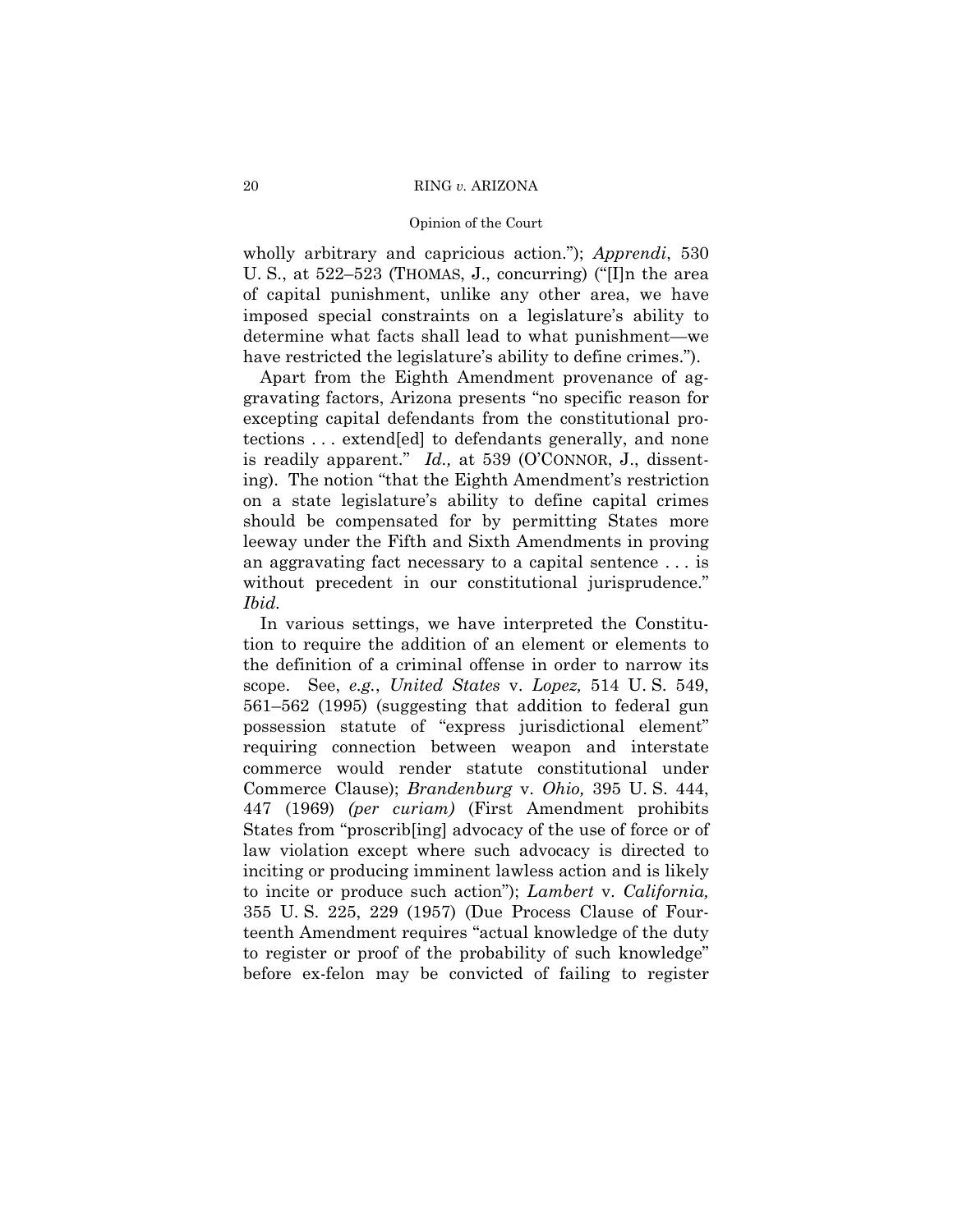presence in municipality). If a legislature responded to one of these decisions by adding the element we held constitutionally required, surely the Sixth Amendment guarantee would apply to that element. We see no reason to differentiate capital crimes from all others in this regard.

Arizona suggests that judicial authority over the finding of aggravating factors "may  $\dots$  be a better way to guarantee against the arbitrary imposition of the death penalty. Tr. of Oral Arg. 32. The Sixth Amendment jury trial right, however, does not turn on the relative rationality, fairness, or efficiency of potential factfinders. Entrusting to a judge the finding of facts necessary to support a death sentence might be

"an admirably fair and efficient scheme of criminal justice designed for a society that is prepared to leave criminal justice to the State. . . . The founders of the American Republic were not prepared to leave it to the State, which is why the jury-trial guarantee was one of the least controversial provisions of the Bill of Rights. It has never been efficient; but it has always been free.î *Apprendi*, 530 U. S., at 498 (SCALIA, J., concurring).

In any event, the superiority of judicial factfinding in capital cases is far from evident. Unlike Arizona, the great majority of States responded to this Court's Eighth Amendment decisions requiring the presence of aggravating circumstances in capital cases by entrusting those determinations to the jury.6

<sup>6</sup>Of the 38 States with capital punishment, 29 generally commit sentencing decisions to juries. See Ark. Code Ann.  $\S5-4-602$  (1993); Cal. Penal Code Ann. §190.3 (West 1999); Conn. Gen. Stat. §53a-46a (2001); Ga. Code Ann. §17-10-31.1 (Supp. 1996); Ill. Comp. Stat. Ann., ch. 720, §5/9-1(d) (West 1993); Kan. Stat. Ann. §21-4624(b) (1995); Ky. Rev.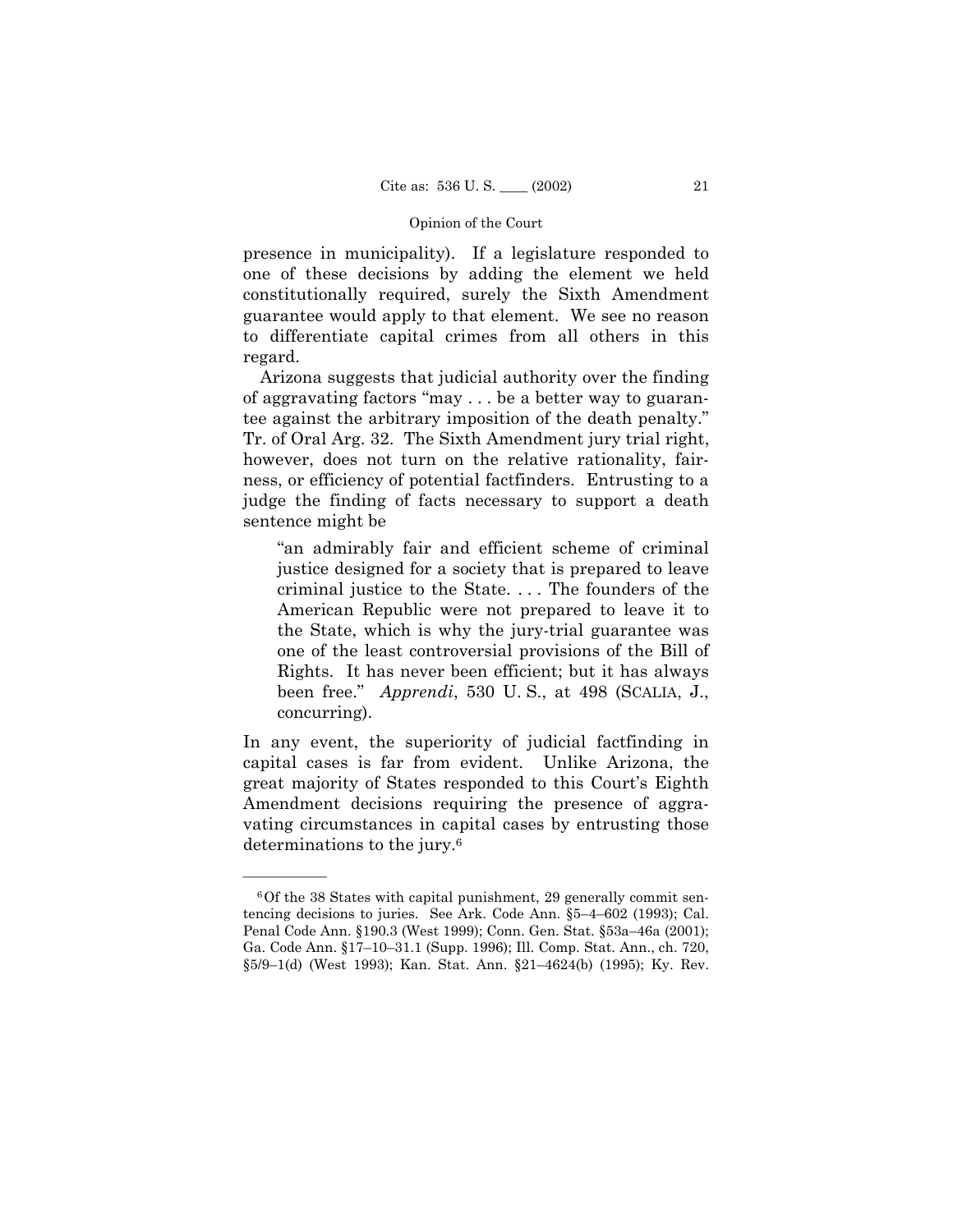### 22 RING *v.* ARIZONA

### Opinion of the Court

Although "the doctrine of *stare decisis* is of fundamental importance to the rule of  $law$ ,  $\lbrack$  ... [o]ur precedents are not sacrosanct.î *Patterson* v. *McLean Credit Union,* 491 U. S. 164, 172 (1989) (quoting *Welch* v. *Texas Dept. of Highways and Public Transp.,* 483 U. S. 468, 494 (1987)). ì[W]e have overruled prior decisions where the necessity and propriety of doing so has been established." 491 U.S., at 172. We are satisfied that this is such a case.

For the reasons stated, we hold that *Walton* and *Apprendi* are irreconcilable; our Sixth Amendment jurisprudence cannot be home to both. Accordingly, we overrule *Walton* to the extent that it allows a sentencing judge, sitting without a jury, to find an aggravating circumstance necessary for imposition of the death penalty. See 497

Stat. Ann. ß532.025(1)(b) (1993); La. Code Crim. Proc. Ann., Art. ß905.1 (West 1997); Md. Ann. Code, Art. 27, ß413(b) (1996); Miss. Code Ann. §99–19–101 (1973–2000); Mo. Rev. Stat. §§565.030, 565.032 (1999 and Supp. 2002); Nev. Rev. Stat. Ann. ß175.552 (Michie 2001); N. H. Rev. Stat. Ann. §630:5 (II) (1996); N. J. Stat. Ann. §2C:11–3(c) (Supp. 2001); N. M. Stat. Ann. §31-20A-1 (2000); N. Y. Crim. Proc. Law §400.27 (McKinney Supp. 2001–2002); N. C. Gen. Stat. §15A–2000 (1999); Ohio Rev. Code Ann. ß2929.03 (West 1997); Okla. Stat., Tit. 21, ß701.10(A) (Supp. 2001); Ore. Rev. Stat. Ann. ß163.150 (1997); 42 Pa. Cons. Stat. §9711 (Supp. 2001); S. C. Code Ann. §16-3-20(B) (1985); S. D. Codified Laws §23A-27A-2 (1998); Tenn. Code Ann. §39-13-204 (Supp. 2000); Tex. Code Crim. Proc. Ann., Art. 37.071 (Vernon Supp. 2001); Utah Code Ann. §76-3-207 (Supp. 2001); Va. Code Ann. §19.2-264.3 (2000); Wash. Rev. Code §10.95.050 (1990); Wyo. Stat. Ann. §6-2-102 (2001).

Other than Arizona, only four States commit both capital sentencing factfinding and the ultimate sentencing decision entirely to judges. See Colo. Rev. Stat. §16-11-103 (2001) (three-judge panel); Idaho Code §19–2515 (Supp. 2001); Mont. Code Ann. §46–18–301 (1997); Neb. Rev. Stat. §29-2520 (1995).

Four States have hybrid systems, in which the jury renders an advisory verdict but the judge makes the ultimate sentencing determinations. See Ala. Code §§13A-5-46, 13A-5-47 (1994); Del. Code Ann., Tit. 11, ß4209 (1995); Fla. Stat. Ann. ß921.141 (West 2001); Ind. Code Ann. §35-50-2-9 (Supp. 2001).